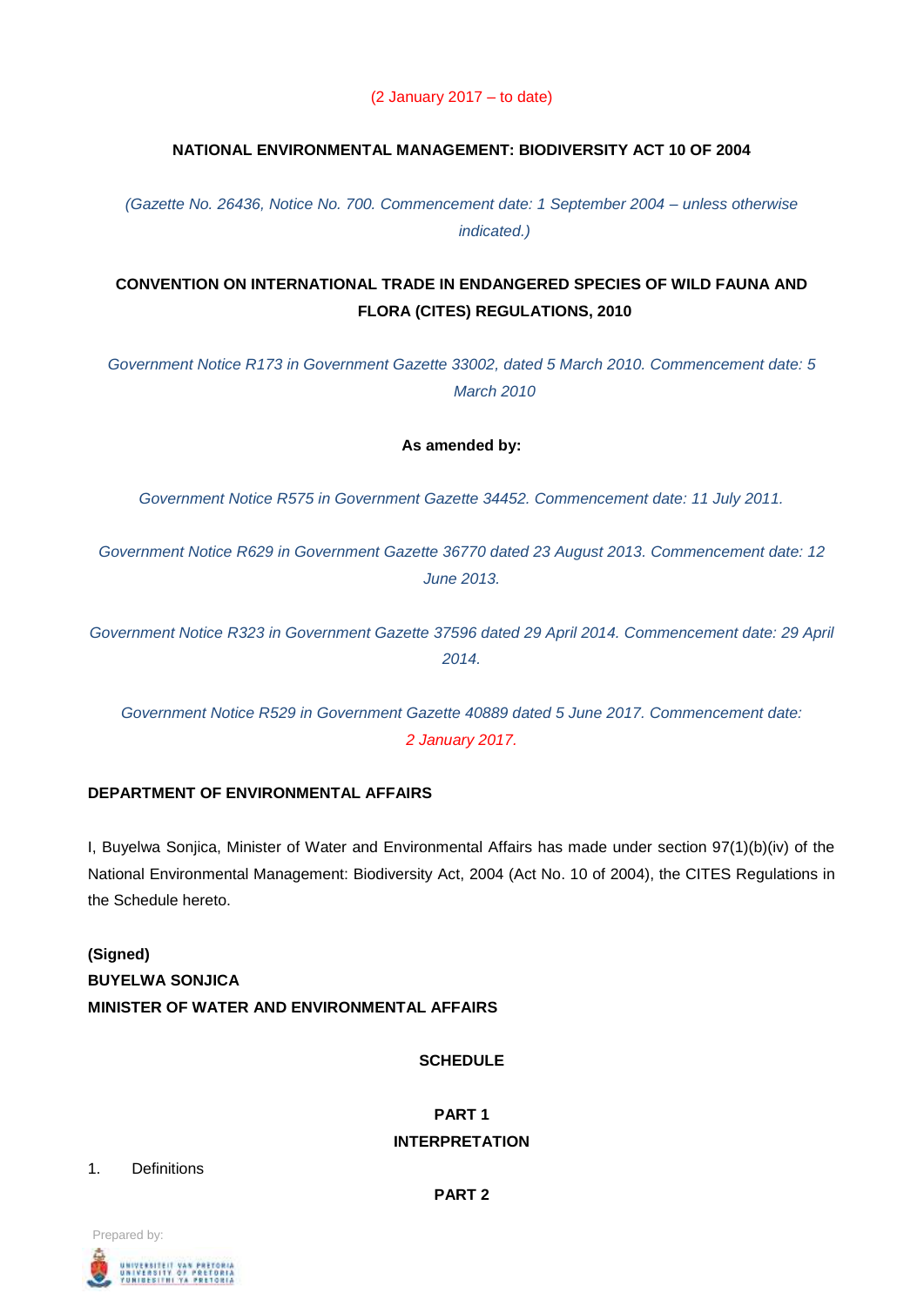### **GENERAL**

2. Application

# **PART 3**

## **AUTHORITIES**

- 3. Management Authority
- 4. Scientific Authority

### **PART 4**

## **CONDITIONS FOR INTERNATIONAL TRADE**

- 5. General
- 6. Export
- 7. Import
- 8. Re-export
- 9. Introduction from the sea
- 10. Permits and certificates

### **PART 5**

### **REGISTRATION AND MARKING**

11. Registration and Markings

## **PART 6**

### **EXEMPTIONS AND SPECIAL PROCEDURES**

- 12. Transit and transshipment
- 13. Pre-Convention
- 14. Personal effects
- 15. Scientific exchange

# **PART 7**

# **OFFENCES AND PENALTIES**

- 16. Offences and Penalties
- 17. Disposal of confiscated specimens
- 18. Enforcement Co-ordinating Body

# **PART 8**

# **FINANCIAL PROVISIONS**

19. Fees

# **PART 9**

### **GENERAL**

20. Short title and Commencement

APPENDICES I, II and III

APPENDIX IIIA: APPLICATION FORM

APPENDIX IV: SAMPLE PERMIT FORMAT AND INSTRUCTIONS

APPENDIX V: PERMIT PROCESSING FEES

APPENDIX VI: LIST OF DESIGNATED PORTS OF ENTRY AND EXIT FOR IMPORT, EXPORT AND RE-EXPORT OF CITES LISTED SPECIES



#### **PART 1**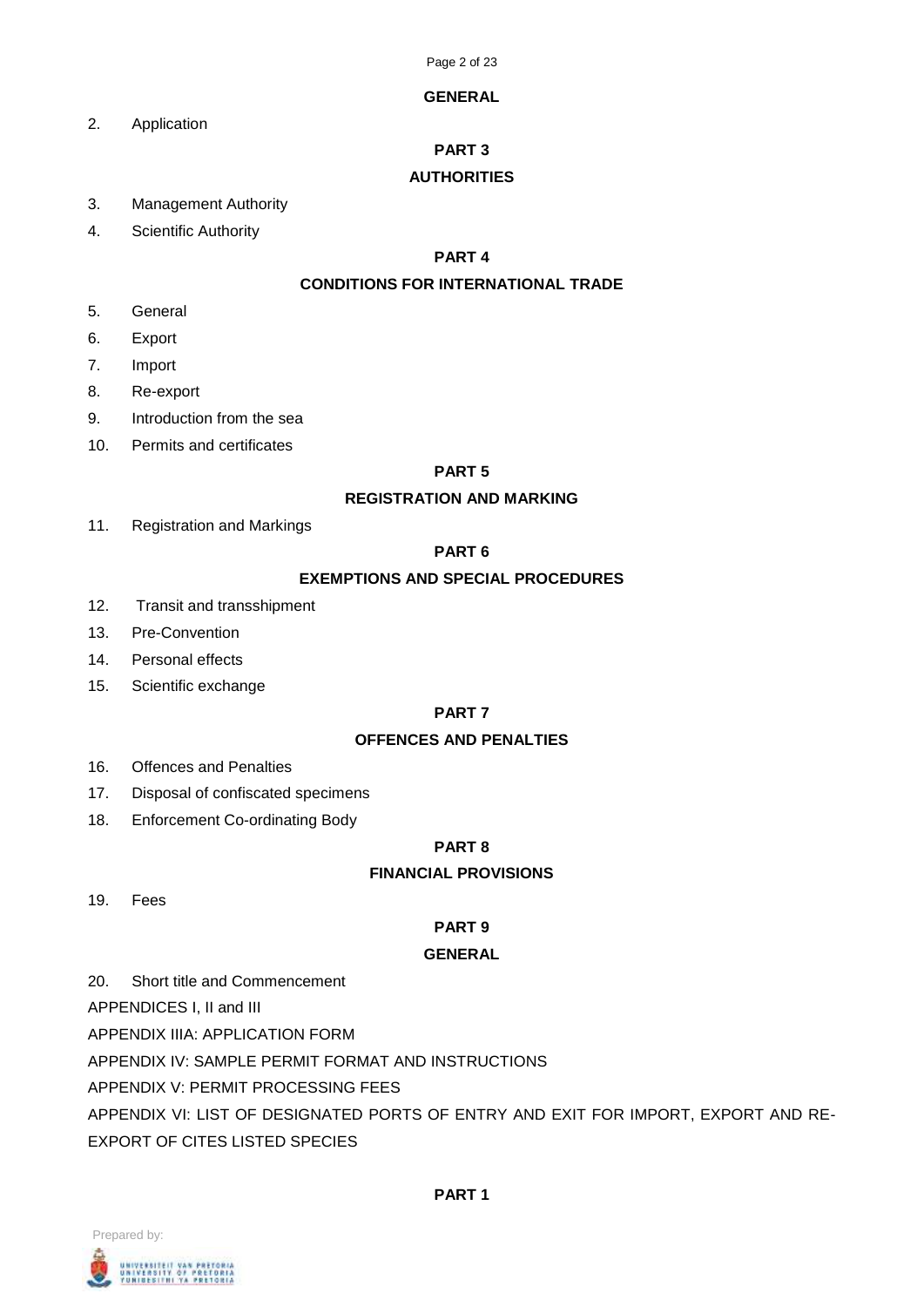#### **INTERPRETATION**

### **1. DEFINITIONS**

(1) In these Regulations, unless the context indicates otherwise, a word or expression to which a meaning has been assigned in the National Environmental Management: Biodiversity Act, 2004 (Act No. 10 of 2004), has the same meaning, and –

"**artificially propagated**" means plants grown under controlled conditions from seeds, cuttings, divisions, callus tissues or other plant tissues, spores or other propagules that either are exempt or have been derived from cultivated parental stock;

"**bred in captivity**" means the offspring, including eggs, born or otherwise produced in a controlled environment of parents that mated or otherwise transmitted their gametes in a controlled environment, as described in Resolutions Conference 10.16 (Rev.);

"**certificate of origin**" means the documents allowing the export of specimens of species listed in Appendix III when the specimens originated in a non-listing country;

"**CITES**" means the Convention on International Trade in Endangered Species of Wild Fauna and Flora, concluded in Washington, D.C. on 3 March 1973, as amended in Bonn on 22 June 1979;

"**CITES Secretariat**" means the Secretariat of CITES as referred to in Article XII of CITES;

"**Conference of the Parties**" the Conference of the Parties as referred to in Article XI of CITES;

"**controlled environment**" means an enclosure designed to hold CITES listed species in a way that-

- (a) prevents them from escaping;
- (b) facilitates intensive human intervention or manipulation in the form of the provision of-
	- (i) food or water;
	- (ii) artificial housing;
	- (iii) health care; or
- (c) facilitates the intensive breeding or propagation of a CITES listed species but excludes fenced land on which self-sustaining wildlife populations of that species are managed in an extensive wildlife system;

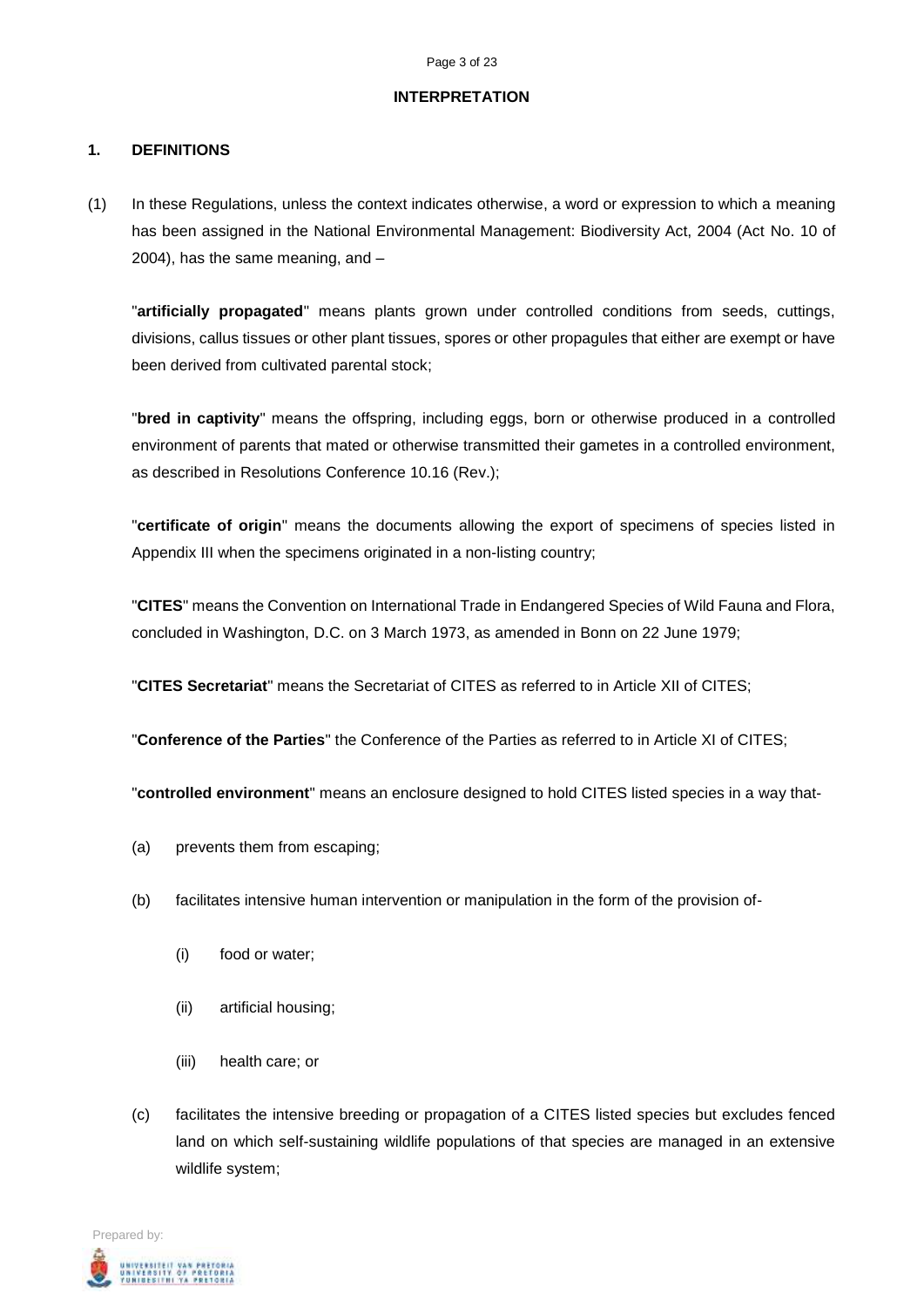#### Page 4 of 23

"**country of origin**" means the country in which a specimen has been taken in the wild or born or bred in captivity or artificially propagated, or introduced from the sea;

"**cultivated parental stock**" means the ensemble of plants grown under controlled conditions that are used for reproduction;

"**customs**" means the South African Customs Administration of the South African Revenue Service;

"**customs officer**" means a person employed on any duty relating to customs and excise by order or with the concurrence of the Commissioner in terms of the Customs and Excise Act, 1964 (Act No. 91 of 1964);

"**customs legislation**" means the Customs and Excise Act, 1964 (Act No.91 of 1964), its Schedules, rules and notices published under the Act, as amended from time to time;

*(Definition of "customs legislation" substituted by regulation 2(a) of Government Notice R323 in Government Gazette 37596 dated 29 April 2014)*

"**derivative**" in relation to a CITES listed animal, plant or other organism, means any part, tissue or extract, of an animal, plant or other organism, whether fresh, preserved or processed, and includes any chemical compound derived from such part, tissue or extract;

"**enforcement officer**" means a member of the South African Police Service as defined in section 1 of the South African Police Service Act, 1995 (Act No. 68 of 1995), a customs officer, or a person appointed in terms of section 31B or 31C of the National Environmental Management Act, 1998 (Act No. 107 of 1998) for the purposes of enforcing these Regulations;

"**enforcement authority**" means organs of state which are responsible for the enforcement and compliance of these Regulations under the National Environmental Management Act, 1998 (Act No. 107 of 1998);

"**export**" in relation to the Republic, means to take out or transfer, or attempt to take out or transfer, from a place within the Republic to another country or to international waters;

"**hunting trophy**" means any horn, ivory, tooth, tusk, claw, hoof, hide, skin, hair, feather, egg or readily recognizable part or derivative of an animal, whether processed or not, and which is kept as a memento of the hunt;

"**lATA live animals regulations**" means the Live Animals Regulations from the International Air Transport Association which is amended and published regularly;

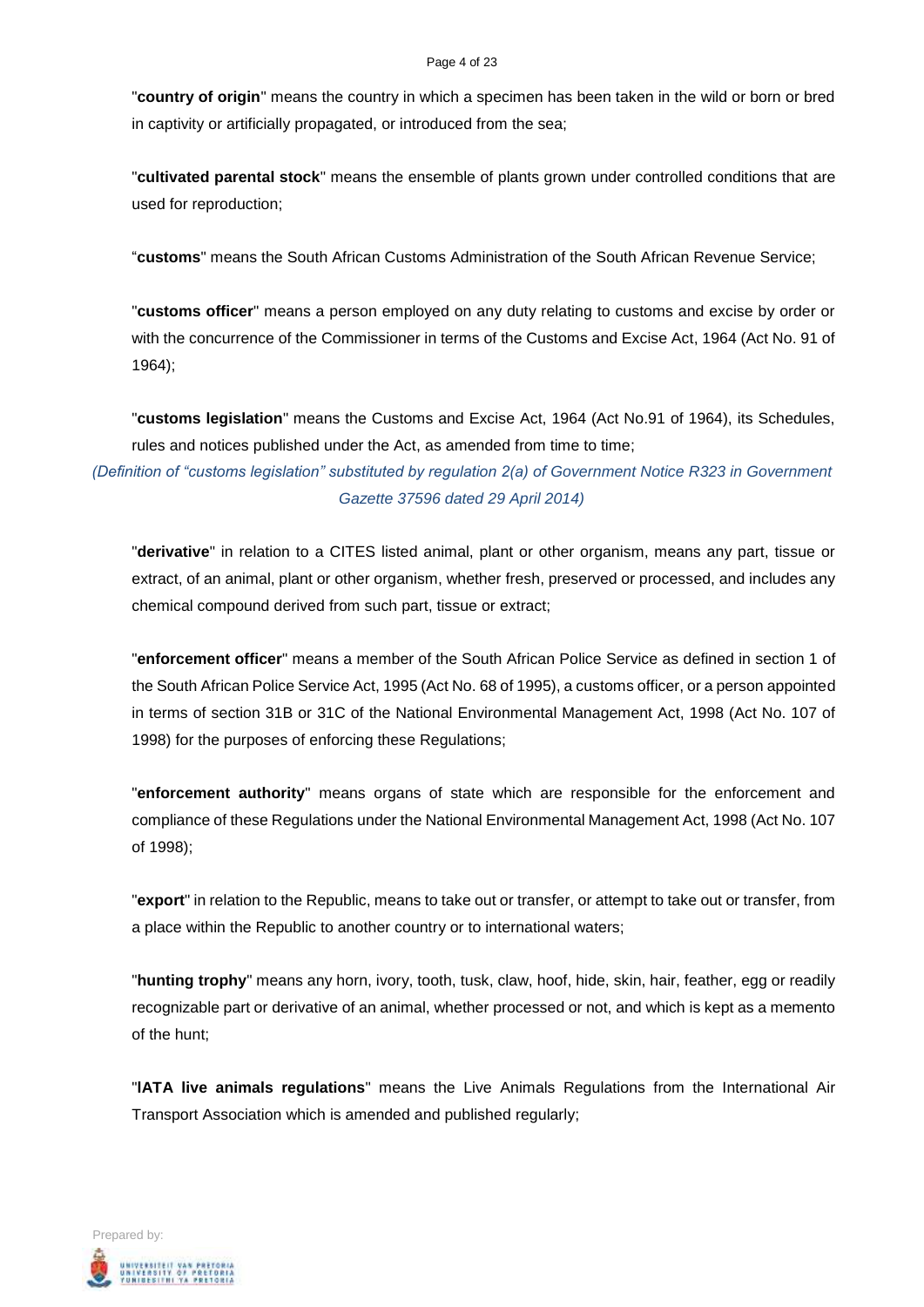#### Page 5 of 23

"**import**" in relation to the Republic means to land on, bring into or introduce into the Republic, or attempt to land on, bring into or introduce into the Republic, and includes to bring into the Republic for re-export to a place outside the Republic;

"**introduction from the sea**" means transportation into the Republic of specimens of any species which were taken from the marine environment not under the jurisdiction of any State, including the air space above the sea and the sea-bed and subsoil beneath the sea;

"**international trade**" means any export, re-export, or import covered by the customs regulations and introduction from the sea;

"**label**" means a piece of paper, card, or other material bearing the acronym 'CITES' and approved by the National Management Authority for the identification of contents as herbarium specimens, preserved, dried or embedded museum specimens or live plant material for scientific study;

"**Management Authority**" means the national or provincial management authority referred to in regulation 3 of these regulations;

"**NEMBA**" means the National Environmental Management: Biodiversity Act, 2004 (Act No. 10 of 2004);

"**non-detriment finding**" means a finding by the Scientific Authority advising that a proposed export or introduction from the sea of Appendix I or II specimens will not be detrimental to the survival of the species and that a proposed import of an Appendix I specimen is not for purposes that would be detrimental to the survival of the species;

"**offering for sale**" means the offering for sale or any action that may reasonably be interpreted as such, including advertising or causing to be advertised for sale and invitation to negotiate;

"**organ of state**" has the same meaning assigned to it in section 239 of the Constitution of the Republic of South Africa, 1996;

"**permit or certificate**" means the official document used to authorize import, export, re-export, or introduction from the sea of specimens of species listed in any of the Appendices of these regulations;

"**personal or household effects**" means dead specimens, parts and derivatives that are the belongings of a private individual and that form or are intended to form part of his normal possessions read with Article VII paragraph 3 of the CITES;

*(Definition of "personal or household effects" substituted by regulation 2(b) of Government Notice R323 in Government Gazette 37596 dated 29 April 2014)*

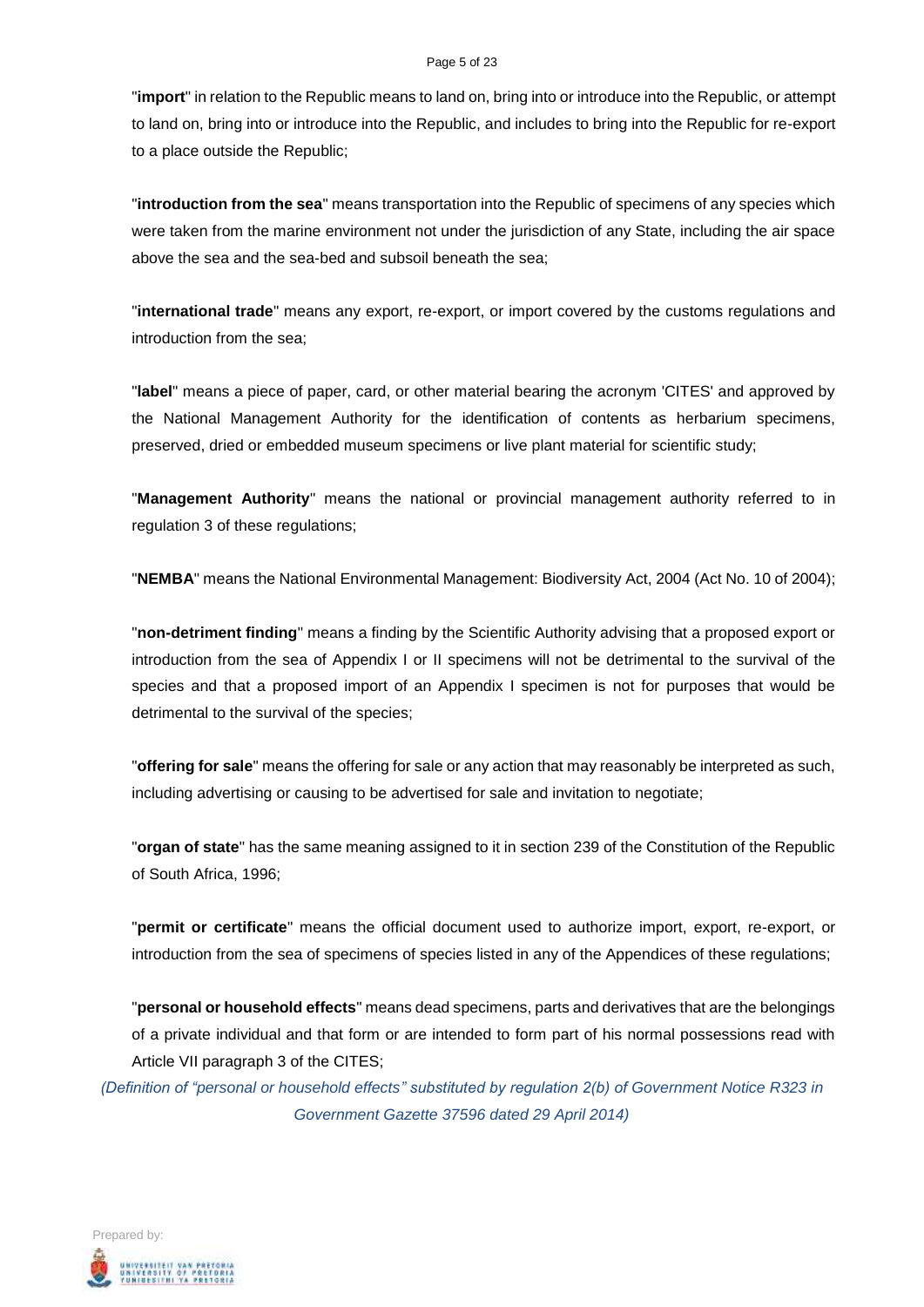#### Page 6 of 23

"**pre-convention specimen**" means a specimen acquired before the date from which the provision of the Convention applied to that specimen being the date on which the specimen concerned was first included in the Appendices;

"**pre-convention Certificate**" means a permit or certificate issued for a pre-convention specimen;

"**primarily commercial purposes**" means all purposes whose non-commercial aspects do not clearly predominate;

"**provincial department**" means the provincial department or provincial organ of state responsible for the conservation of biodiversity in a province;

*(Definition of "provincial department" inserted by regulation 2(c) of Government Notice R323 in Government Gazette 37596 dated 29 April 2014)*

"**quota**" means the prescribed number or quantity of specimens that can be harvested, exported or otherwise used over a specific period of time and is a total national quota;

"**readily recognizable part or derivative**" includes any specimen which appears from an accompanying document, the packaging or a mark or label, or from any other circumstances, to be a part or derivative of an animal or plant of a species included in the Appendices to these regulations, unless such part or derivative is specifically exempted from the provisions of the Convention;

"**re-export**" means the export of any specimen that has previously been imported;

"**repeated offender**" means a person who has been convicted of an offence in terms of these regulations on three or more occasions;

"**rescue Centre**" means a centre as defined in Article VIII, paragraph 5, of CITES;

"**sale**" means any form of sale, hire, barter or exchange;

"**scientific authority**" means the national scientific authority established in terms of regulation 59 of the Threatened or Protected Species Regulations, 2007 published by Notice No. R. 152 in Gazette No. 29657 of 23 February 2007 as amended;

"**secretariat**" means the CITES Secretariat;

"**species**" means a kind of animal, plant or other organism that does not normally interbreed with individuals of another kind, and includes any sub-species, cultivar, variety, geographic race, strain, hybrid or geographically separate population;

"**specimen**" means -

Prepared by: UNIVERSITEIT VAN PRETORIA<br>UNIVERSITY OF PRETORIA<br>YUNIBESITHI YA PRETORIA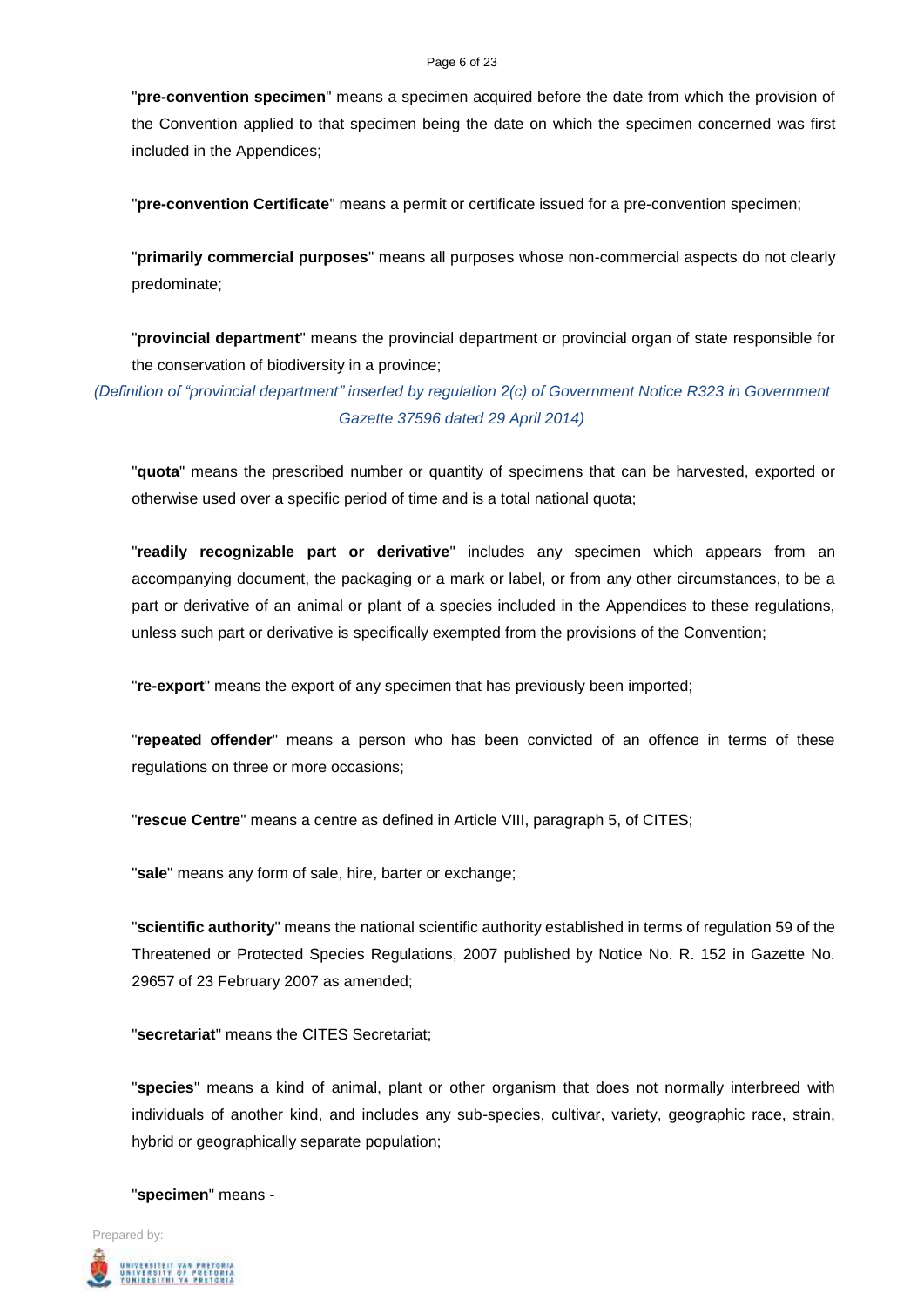- (a) any living or dead animal, plant or other organism;
- (b) a seed, egg, gamete or propagule or part of an animal, plant or other organism capable of propagation or reproduction or in any way transferring genetic traits;
- (c) any derivative of any animal, plant or other organism; or
- (d) any goods which-
	- (i) contain a derivative of an animal, plant or other organism and upon inspection contained such a derivative of an animal, plant or other organism; or
	- (ii) from an accompanying document, from the packaging or mark or label, or from any other indications, appear to be or to contain a derivative of an animal, plant or other organism;

"**tags**" means a piece of material for the identification of raw, tanned, and/or finished skins entering international trade from the countries of origin;

"**transit**" means the conveying or transporting a specimen of a species included in the Appendices of CITES from a destination outside the Republic, through the Republic, to a destination outside the Republic, without removing the specimen from the control of Customs and Excise while so conveying or transporting;

*(Definition of "transit" substituted by regulation 2(d) of Government Notice R323 in Government Gazette 37596 dated 29 April 2014)*

"**transhipment**" means the transhipment procedures as defined by the customs legislation of the Republic;

"**under controlled conditions**" means in a non-natural environment that is intensively manipulated by human intervention for the purpose of plant production, which may include, but are not limited to tillage, fertilization, weed and pest control, irrigation, or nursery operations such as potting, bedding or protection from weather.

- (2) The export, re-export, import, introduction from the sea, transit and transhipment of specimens of species listed in the appendices to these regulations, other than in accordance with the provisions of CITES and these regulations is prohibited.
- (3) Recommendations included in Resolutions, as amended from time to time, and Decisions of the Conference of Parties to CITES can serve as a source of interpretation of the provisions of these regulations.

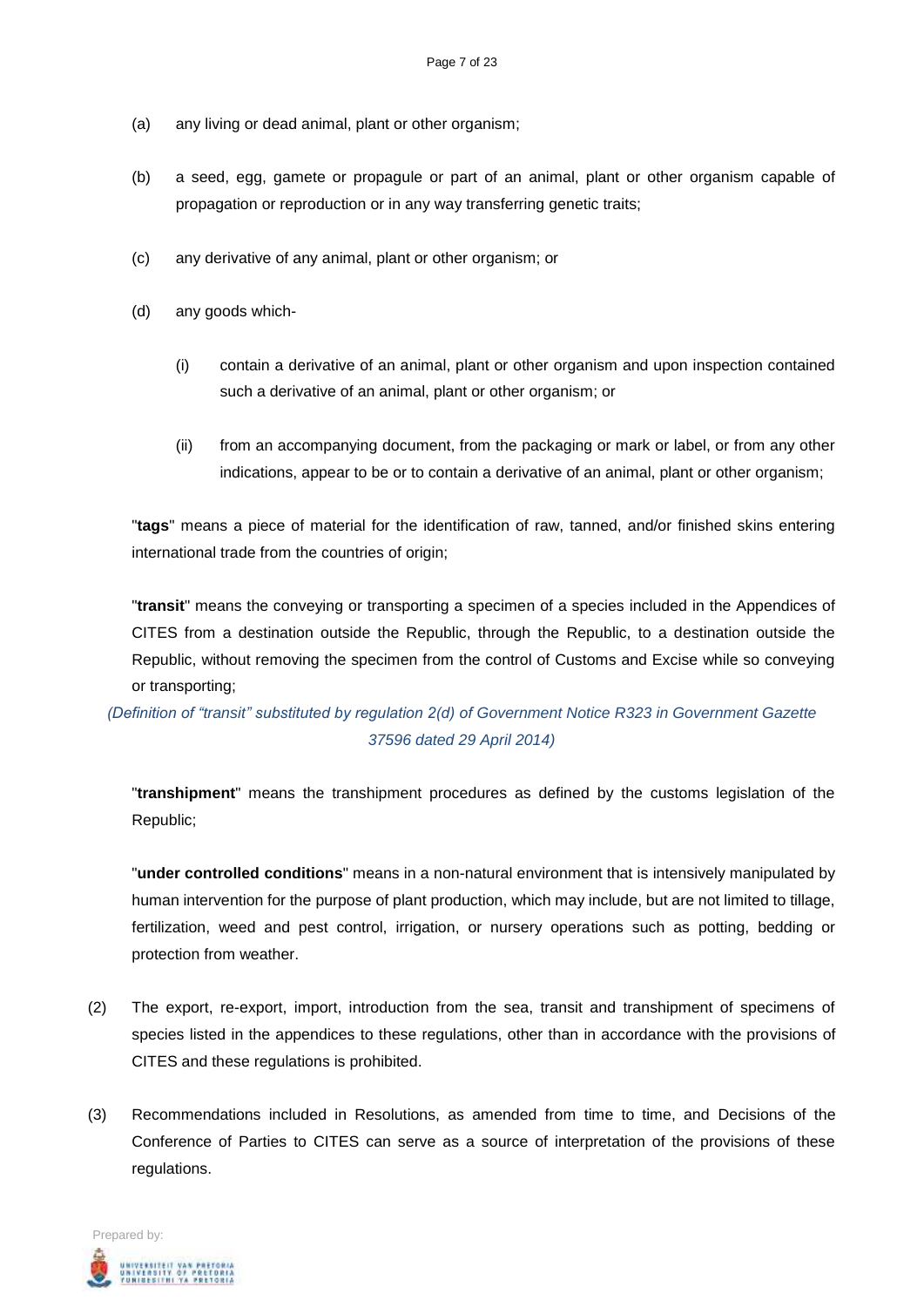#### Page 8 of 23

# *(Regulation 1(3) substituted by regulation 2(e) of Government Notice R323 in Government Gazette 37596 dated 29 April 2014)*

(4) The burden of proof of the legal possession of any specimen of a species included in the Appendices attached to these Regulations lies with the possessor of that specimen.

# **PART 2 GENERAL**

### **2. Application**

- (1) These regulations apply to all plants and animal species listed on Schedules I, II and III thereof.
- (2) The following Schedules are attached to these Regulations:
	- (a) Appendix I, which lists all species included in Appendix I of CITES;
	- (b) Appendix II which lists all species included in Appendix II of CITES;
	- (c) Appendix III, which lists all species included in Appendix III of CITES.
- (3) The Appendices to these Regulations are automatically amended when amendments to Appendices I, II or III of CITES enter into force as amendments to the CITES Appendices and are binding to the Republic.
- (4) The amendments referred to in subregulation (3) must be published for information in the Gazette as soon as they are available after their adoption by the Conference of the Parties.
- (5) The official website of the Convention (http://www;cites.org) is the official reference for the Appendices.
- (6) The provisions of these regulations must be read with the National Environmental Management Act, 1998 (Act No. 107 of 1998), the National Environmental Management: Biodiversity Act, 2004 (Act No. 10 of 2004), the Threatened or Protected Species Regulations, 2007, the text of the Convention on International Trade in Endangered Species of Wild Fauna and Flora and all amendments thereto.

# **PART 3 AUTHORITIES**

# **3. Management Authority**

(1) The national Minister responsible for environmental affairs is the National Management Authority for CITES related activities.

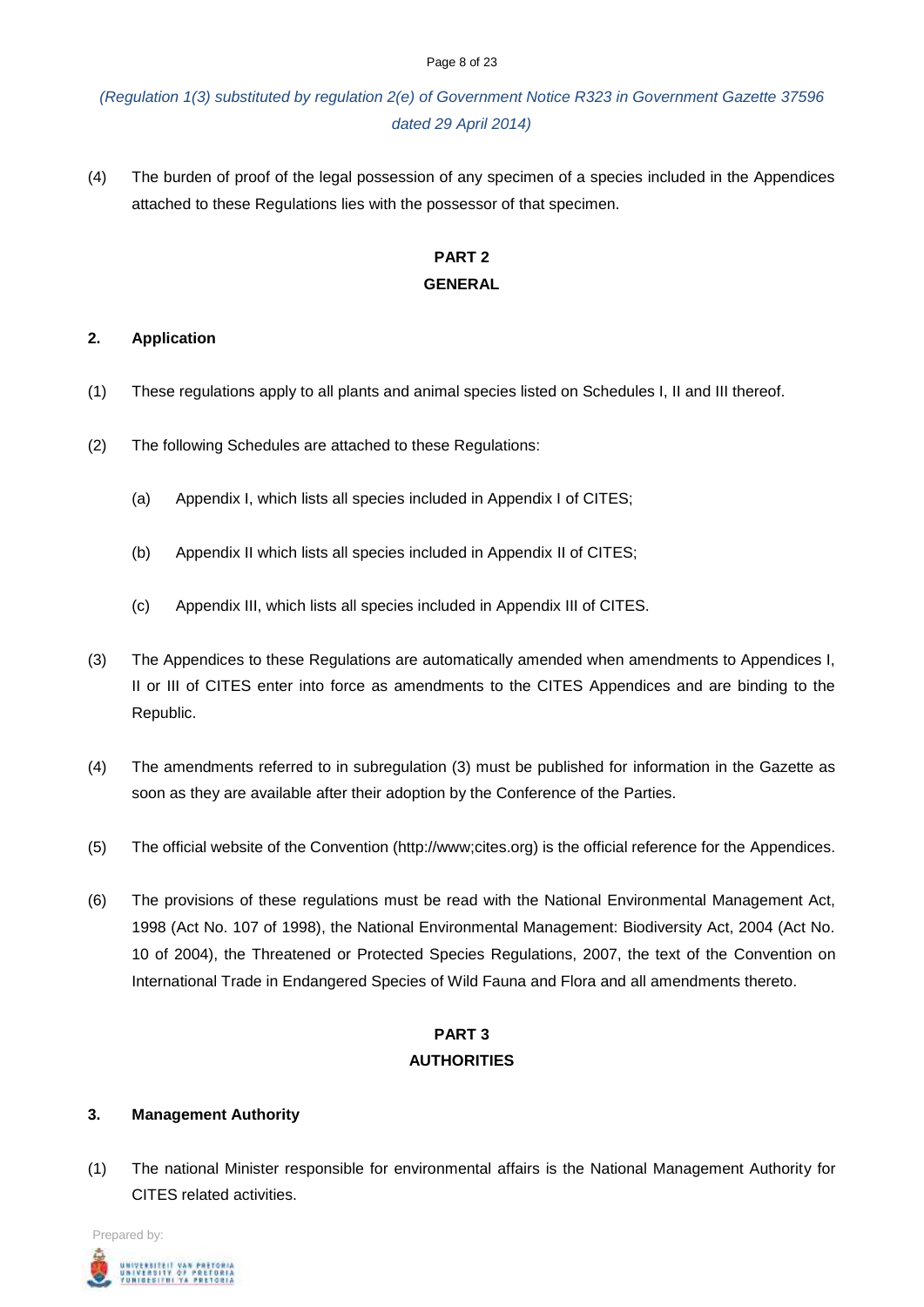- (2) The specific duties of the National Management Authority include, but are not limited to the following:
	- (a) to consider and grant permits and certificates in accordance with the provisions of CITES and to attach to any permit or certificate any condition that it may deem necessary;
	- (b) to communicate with the Secretariat and the Management and Enforcement Authorities of other CITES Parties on scientific, administrative, enforcement and other issues related to implementation of the Convention;
	- (c) to maintain records of international trade in specimens and prepare an annual report concerning such trade, and submit this report to the CITES Secretariat by the deadline stipulated in the relevant Resolution;

# *(Regulation 3(2)(c) substituted by regulation 3(a) of Government Notice R323 in Government Gazette 37596 dated 29 April 2014)*

(d) to prepare a biannual report on legislative, regulatory and administrative measures taken to enforce the Convention, and to submit this report to the CITES Secretariat by the deadline stipulated in the relevant Resolution;

*(Regulation 3(2)(d) substituted by regulation 3(a) of Government Notice R323 in Government Gazette 37596 dated 29 April 2014)*

- (e) to coordinate national implementation and enforcement of the Convention and these Regulations and to co-operate with other relevant authorities in this regard;
- (f) to consult with the Scientific Authority on the issuance and acceptance of CITES documents, the nature and level of trade in CITES-listed species, the setting and management of quotas, the registration of traders and production operations, the establishment of Rescue Centres and the preparation of proposals to amend the CITES Appendices;
- (g) to represent the Republic at national and international meetings related to CITES;
- (h) to provide awareness-raising, training, education and information related to the Convention;
- (i) to designate one or more Rescue Centres for seized and confiscated living specimens;
- (j) to intervene in litigation before a court in any matter under these regulations; and
- (k) to coordinate requirements and allocate annual quotas to provinces.
- (3) The National Minister responsible for environmental affairs is the authority responsible for the issuing of permits or certificates relating to import, export, re-export and introduction from the sea of any species

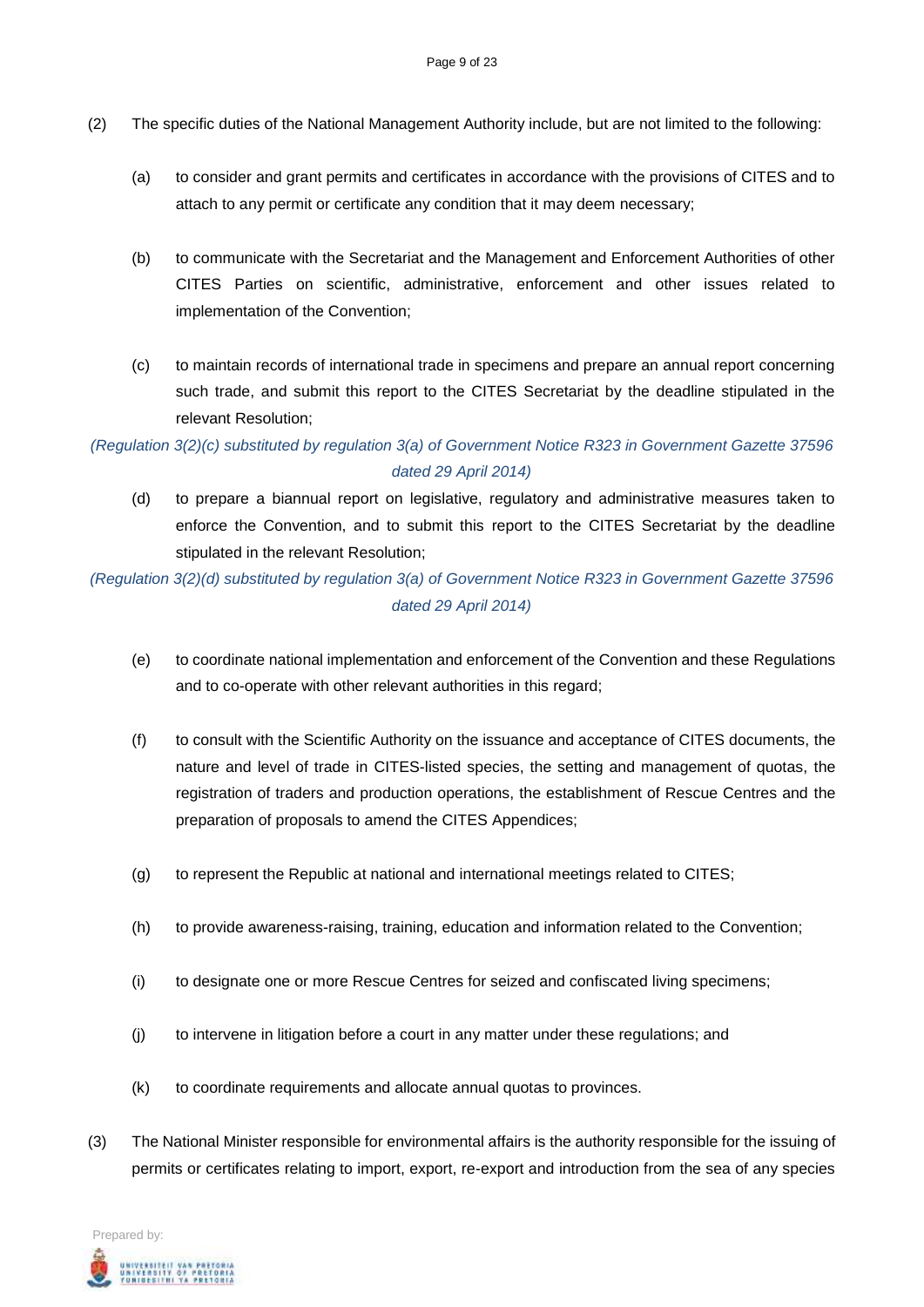listed in Appendices I, II and III as specified in section 87A(1)(b) of the National Environmental Management: Biodiversity Act, 2004.

*(Regulation 3(3) substituted by section 2 of the Regulations in Government Notice R575, Gazette No. 34452 dated 11 July 2011)*

*(Regulation 3(3) substituted by regulation 3(b) of Government Notice R323 in Government Gazette 37596 dated 29 April 2014)*

(4) The MEC of the provincial department responsible for nature conservation in a Province, is the Provincial Management Authority responsible for the issuing of permits or certificates relating to import, export, reexport and introduction from the sea of any species listed in Appendices I, II and III as specified in section 87A(2) of the National Environmental Management: Biodiversity Act, 2004.

*(Regulation 3(4) substituted by regulation 3(c) of Government Notice R323 in Government Gazette 37596 dated 29 April 2014)*

- (5) The specific duties of the Provincial Management Authority include, but are not limited to the following:
	- (a) consider and grant permits and certificates for CITES related species that are not included in paragraphs (a) to (d) in subregulation (3), in accordance with the provisions of CITES and to attach to any permit or certificate any condition that it may deem necessary;
	- (b) consult with the provincial member of the National Scientific Authority on the issuance and acceptance of CITES documents, the nature and level of trade in CITES-listed species, the setting and management of quotas, the registration of traders and production operations, the establishment of Rescue Centres and the preparation of proposals to amend the CITES Appendices;
	- (c) manage the utilisation of allocated CITES quotas;
	- (d) mark, tag and register CITES specimens in accordance with the Convention;
	- (e) coordinate and submit reports for the registration of individuals, institutions and facilities to the National Management Authority, in accordance with the Convention;
	- (f) prepare and submit provincial inputs to the National CITES Management Authority on CITES related matters on request;
	- (g) disseminate official information on CITES within the province;
	- (h) promote an interest and understanding of CITES within the province;
	- (i) optimize participation of state departments and agencies in the province in CITES related matters;

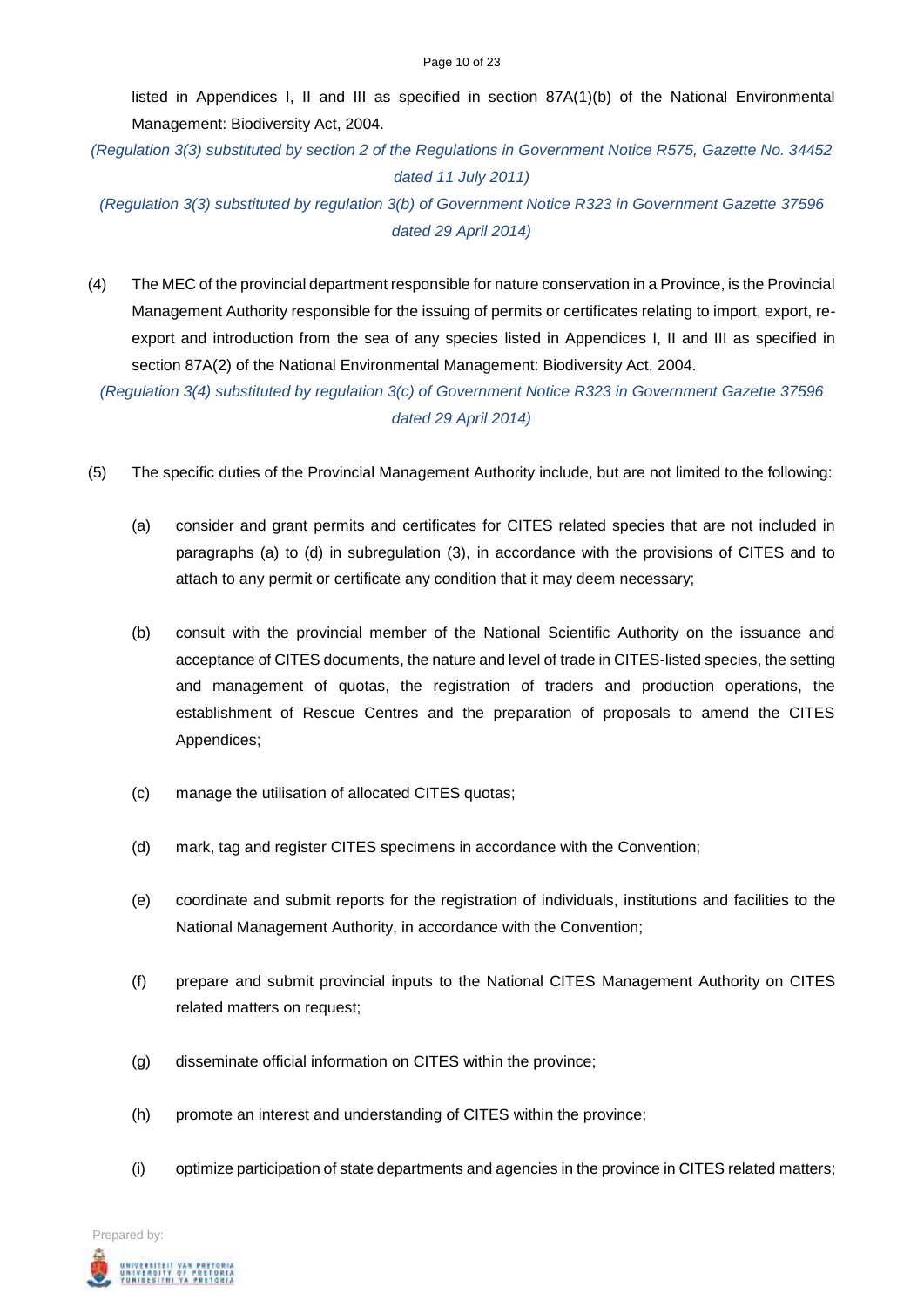- (j) maintain records of international trade in specimens and prepare and submit the provincial CITES annual report to the National Management Authority before 31 July of the year following the year to which the report refers;
- (k) liaise with stakeholders within the province;
- (I) represent the Republic as part of the South African delegation on national and international meetings related to CITES;
- (m) intervene in litigation before a court in any matter under these regulations.
- (6) The MEC of the provincial department responsible for nature conservation is the authority responsible for the issuance of permits or certificates relating to import, export and re-export of any species listed in Appendices I, II and III, excluding permits or certificates referred to in subregulation (3).
- (7) An official of the Department or an organ of State may exercise a power or duty of a Management Authority and for the issuance of a permit of certificate in terms of these regulations to the extent that the power or duty has been delegated or sub-delegated to that official in terms of section 42 or 42A of the National Environmental Management Act, 1998 (Act No. 107 of 1998).

### **4. Scientific Authority**

- (1) For the purposes of these regulations the specific duties of the Scientific Authority include, but are not limited to-
	- (a) advise the Management Authority on whether or not a proposed export of a specimen of species listed in Appendix I or II will be detrimental to the survival of the species involved;
	- (b) in the case of a proposed import of a specimen of a species in Appendix 1, advise the Management Authority on whether or not the purposes of the import are detrimental to the survival of the species involved;
	- (c) in the case of a proposed import of a live specimen of a species listed in Appendix I, advise the Management Authority whether or not it is satisfied that the proposed recipient of the specimen is suitably equipped to house and care for it;
	- (d) monitor the export permits granted for specimens of species listed in Appendix II, as well as the actual exports of such specimens through monitoring of reports, and advise the Management Authority of suitable measures to be taken to limit the issue of export permits when the population status of a species so requires;

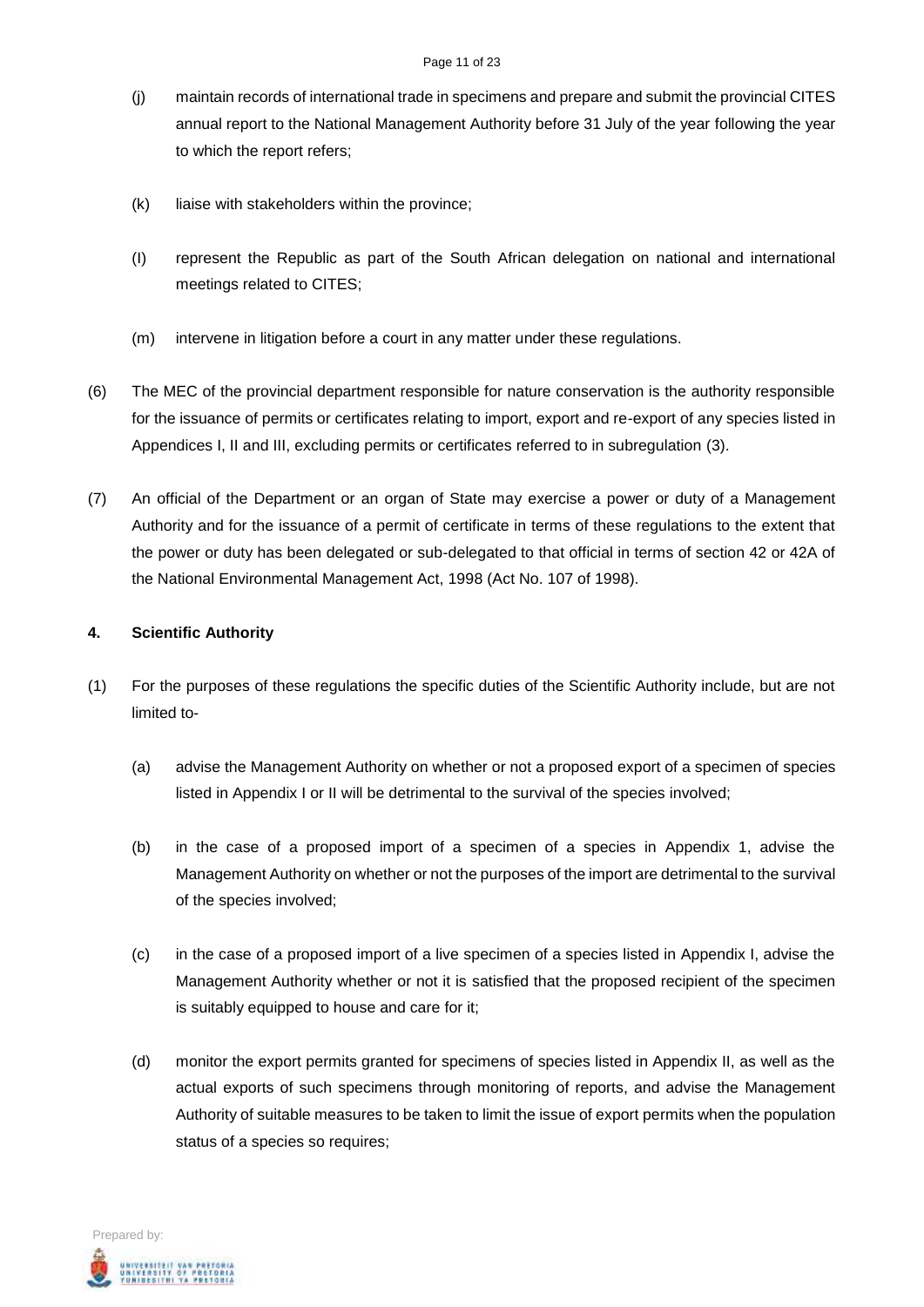- (e) advise the Management Authority on the disposal of confiscated or forfeited specimens when required;
- (f) advise the Management Authority on any matter the Scientific Authority considers relevant in the sphere of species protection;
- (g) perform any tasks foreseen in the Resolutions or Decisions of the Conference of the Parties to CITES for the Scientific Authority.
- (2) For the purposes of these regulations the specific duties of the Scientific Authority in terms of the NEMBA include:
	- (a) advise the Minister on-
		- (i) the registration of ranching operations, nurseries, captive breeding operations and other facilities;
		- (ii) whether an operation or facility meets the criteria for producing species considered to be bred in captivity or artificially propagated;
		- (iii) the choice of a rescue centre or other facility for the disposal of forfeited specimens;
		- (v) the nomenclature of species; or
		- (vi) any other matter of a specialized nature;

### *(Note: Numbering as published in the original Government Gazette)*

- (b) assist the Minister or an environmental management inspector in the identification of specimens for the purpose of enforcing the provisions of this Act when required;
- (c) issue certificates in which the identification of a specimen is verified as being taxonomically accurate upon written request;
- (d) perform any other function that may be prescribed or delegated to it by the Minister; and
- (e) deal with any other matter necessary for, or reasonably incidental to, its powers and duties.
- (3) In performing its duties, the Scientific Authority must-
	- (a) base its findings, recommendations and advice on a scientific and professional review of available information;

Prepared by: UNIVERSITEIT VAN PRETORIA<br>UNIVERSITY OF PRETORIA<br>YURIBESITHI YA PRETORIA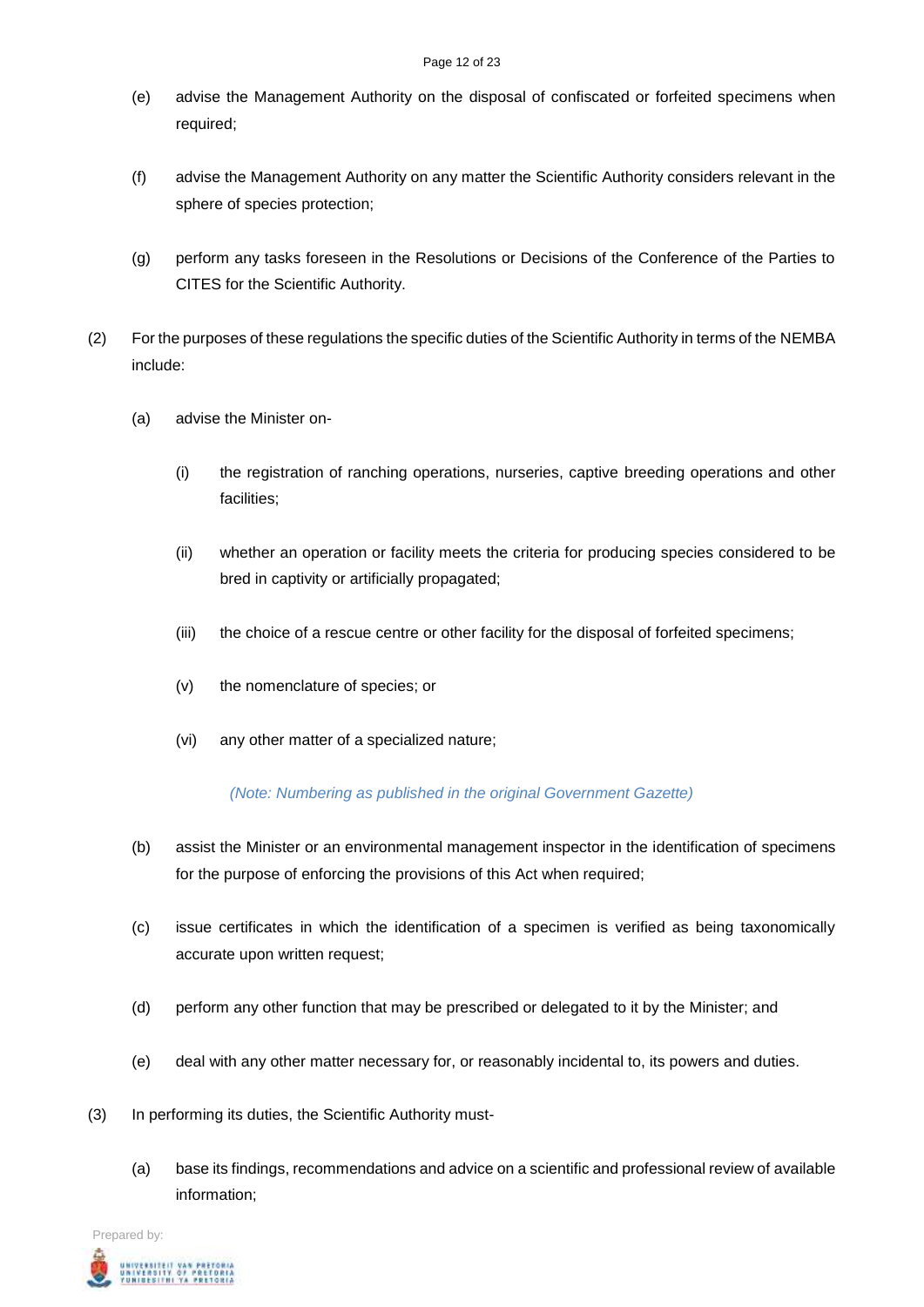- (b) consult, when necessary, organs of state, the private sector, non-governmental organisations, local communities and other stakeholders before making any findings or recommendations or giving any advice; and
- (c) ensure that provincial representatives on the Scientific Authority co-operate with their respective scientific units in order for functions described in this section to be coordinated, executed and implemented on provincial level.

# **PART 4 CONDITIONS FOR INTERNATIONAL TRADE**

### **5. General**

- (1) The Management Authority and enforcement authorities must as far as possible ensure that specimens of CITES-listed species pass through any formalities required for trade with a minimum of delay.
- (2) The ports in Appendix VI are the only ports of exit and entry through which CITES listed species can be imported, exported or re-exported.
- (2A) Notwithstanding sub-regulation (2), the National Management Authority may in exceptional circumstances grant written permission, based on the evaluation of a motivation provided by the applicant, for an alternative port to be used for the import, export or re-export of live specimens of CITES listed species where the survival of these specimens may be at risk if the ports in Appendix VI are used.

*(Regulation 5(2A) inserted by regulation 4 of Government Notice R323 in Government Gazette 37596 dated 29 April 2014)*

(3) The Management Authority must ensure that all living specimens, during any period of transit, holding or shipment, are properly cared for so as to minimize the risk of injury, damage to health or cruel treatment.

Applications for a permit or a certificate for the import, export, re-export or introduction from the sea of any specimen included in Appendix I, II or III, must be in the format set out in Appendix IlIA.

*(Regulation 5 substituted by section 3 of the Regulations in Government Notice R575, Gazette No. 34452 dated 11 July 2011)*

### **6. Export**

(1) The export of any specimen of species included in Appendices I and II requires the prior grant and presentation of an export permit.

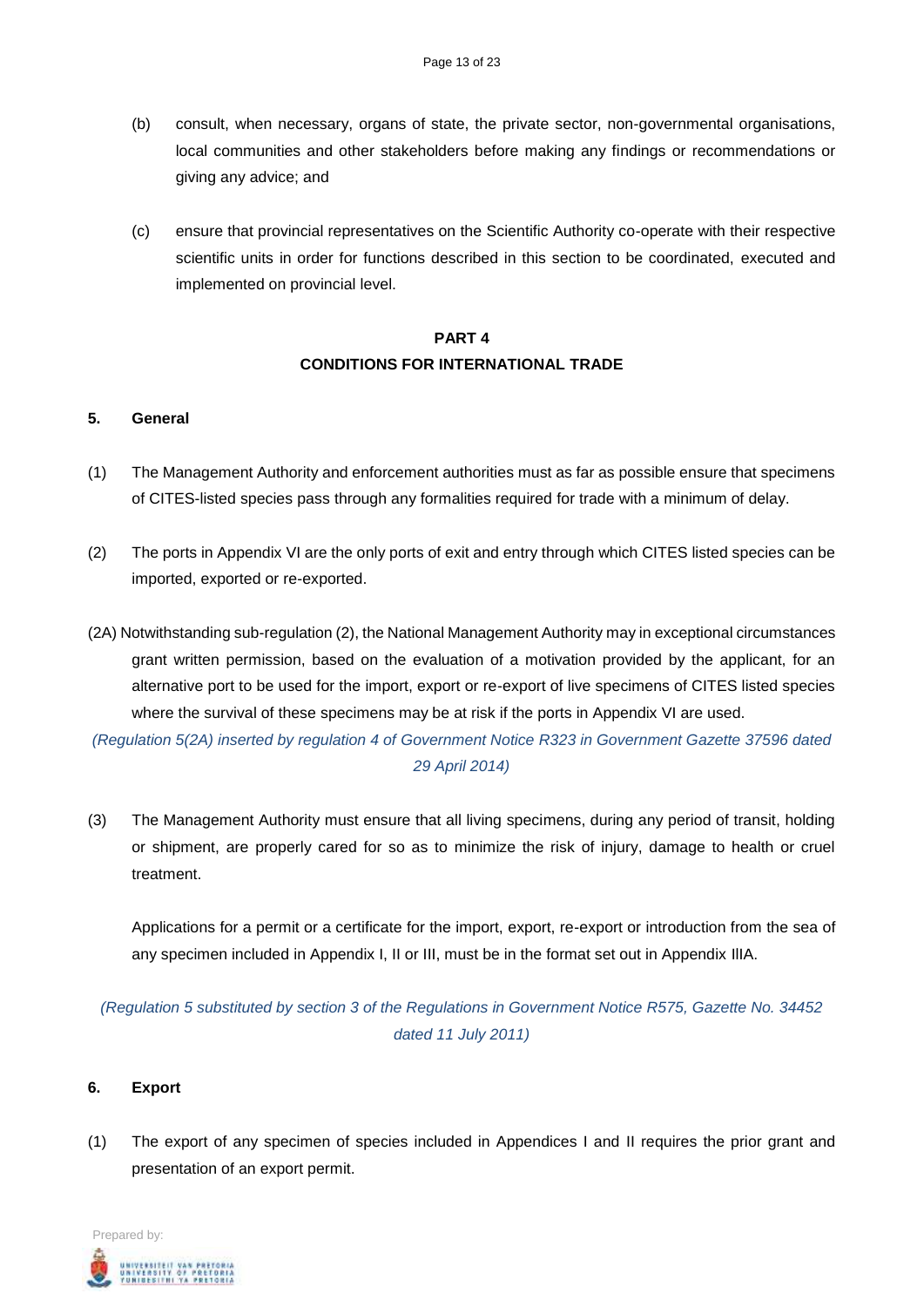- (2) The export of any specimen of species included in Appendix III requires the prior grant and presentation of an export permit or a certificate of origin.
- (3) An export permit may only be granted if the following conditions are met:
	- (a) The Management Authority must be satisfied that the specimen concerned has been legally acquired;
	- (b) The Management Authority is satisfied that any living specimen will be prepared and shipped in accordance with the most recent edition of the Live Animals Regulations of the International Air Transport Association, regardless of the mode of transport, so as to minimize the risk of injury, damage to health or cruel treatment;
	- (c) In the case of a specimen of a species listed in Appendix I or II, the Scientific Authority has made anon-detriment finding and advised the Management Authority accordingly; and
	- (d) In the case of specimens of species listed in Appendix I, an import permit has been granted by the competent authority of the country of destination.

### **7. Import**

- (1) The import of any specimen of species included in Appendix I requires the prior grant and presentation of an import permit issued by the country of destination and either an export permit or a re-export certificate issued by the country of export.
- (2) An import permit may only be granted if the following conditions are met:
	- (a) The Scientific Authority has advised that the import will be for purposes which are not detrimental to the survival of the species and is satisfied that the proposed recipient of a living specimen is suitably equipped to house and care for it;
	- (b) In case of the import of Appendix I specimens, the Management Authority is satisfied that the specimen concerned is not to be used primarily for commercial purposes;
- (3) The import of any specimen of species included in Appendix II requires the prior presentation of either an export permit or a re-export certificate and an import permit.

*(Regulation 7(3) substituted by section 4(a) of the Regulations in Government Notice R575, Gazette No. 34452 dated 11 July 2011)*

(4) The import of any specimen of species included in Appendix III requires the prior presentation of an import permit, a certificate of origin and, where the import is from a State which has included that species in Appendix III, an export permit.

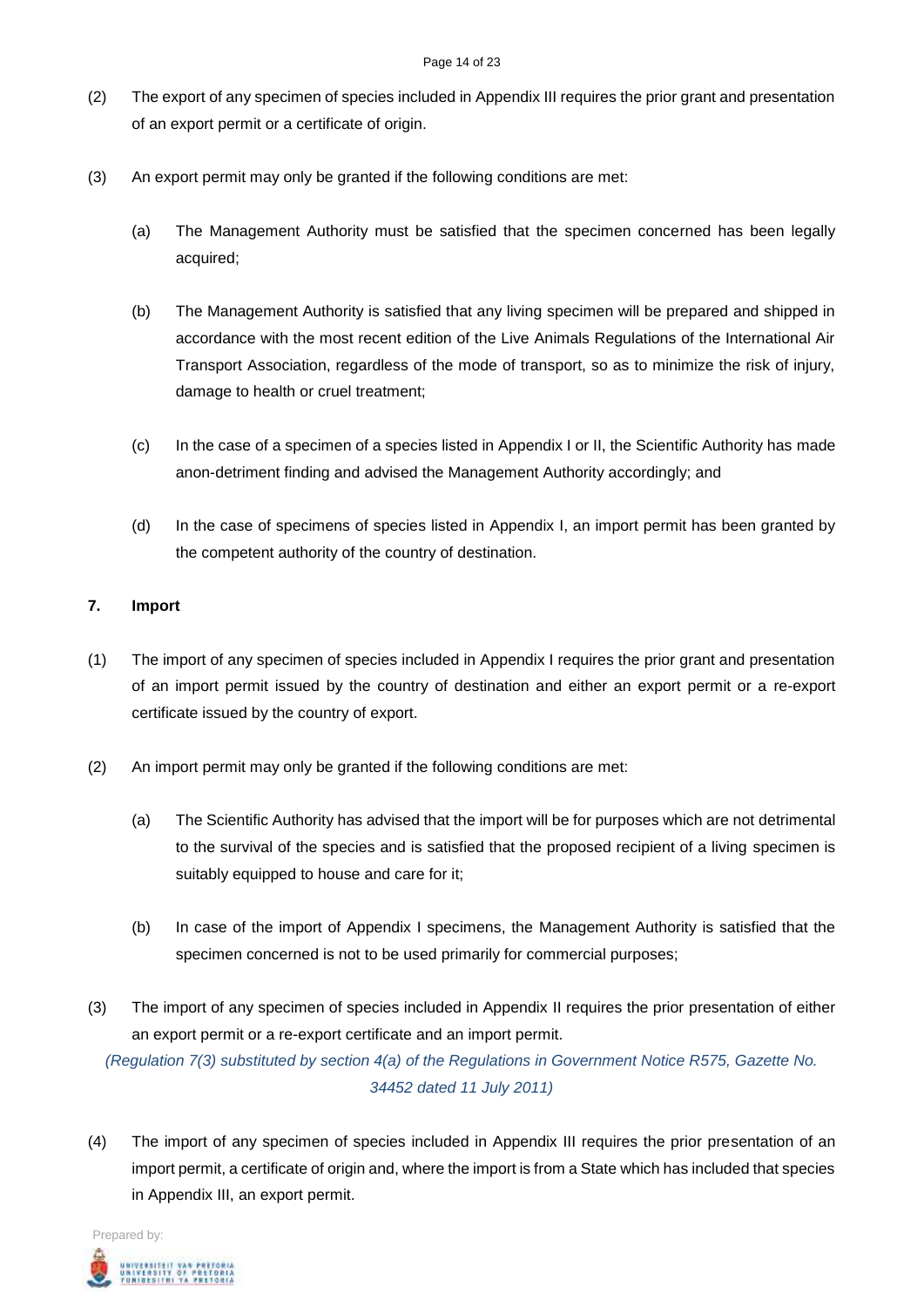#### Page 15 of 23

# *(Regulation 7(4) substituted by section 4(b) of the Regulations in Government Notice R575, Gazette No. 34452 dated 11 July 2011) (Regulation 7(4) substituted by regulation 5 of Government Notice R323 in Government Gazette 37596 dated 29 April 2014)*

#### **8. Re-export**

- (1) The re-export of any specimen of species included in Appendices I, II and III requires the prior grant and presentation of a re-export certificate.
- (2) A re-export certificate may only be granted when the following conditions are met:
	- (a) The Management Authority is satisfied that any specimen to be re-exported was imported in accordance with the provisions of these Regulations and of CITES;
	- (b) The Management Authority is satisfied that any living specimen will be prepared and shipped in conformity with the most recent edition of the Live Animals Regulations of the International Air Transport Association, regardless of the mode of transport, so as to minimize the risk of injury, damage to health or cruel treatment;
	- (c) In the case of any living specimen of species listed in Appendix I, the Management Authority is satisfied that an import permit has been granted.

### **9. Introduction from the sea**

- (1) The introduction from the sea of a specimen of a species included in Appendices I and II requires the prior grant and presentation of a permit or a certificate of introduction from the sea.
- (2) A permit or a certificate of introduction from the sea may only be granted when the following conditions have been met:
	- (a) the Scientific Authority advises that the introduction of any specimen will not be detrimental to the survival of the species;
	- (b) the National Management Authority is satisfied that any specimen of a species listed in Appendix I is not to be used for primarily commercial purposes and that the proposed recipient of any living specimen is suitably equipped to house and care for it;
	- (c) the National Management Authority is satisfied that any living specimen of a species listed in Appendix II will be so handled as to minimize the risk of injury, damage to health or cruel treatment.

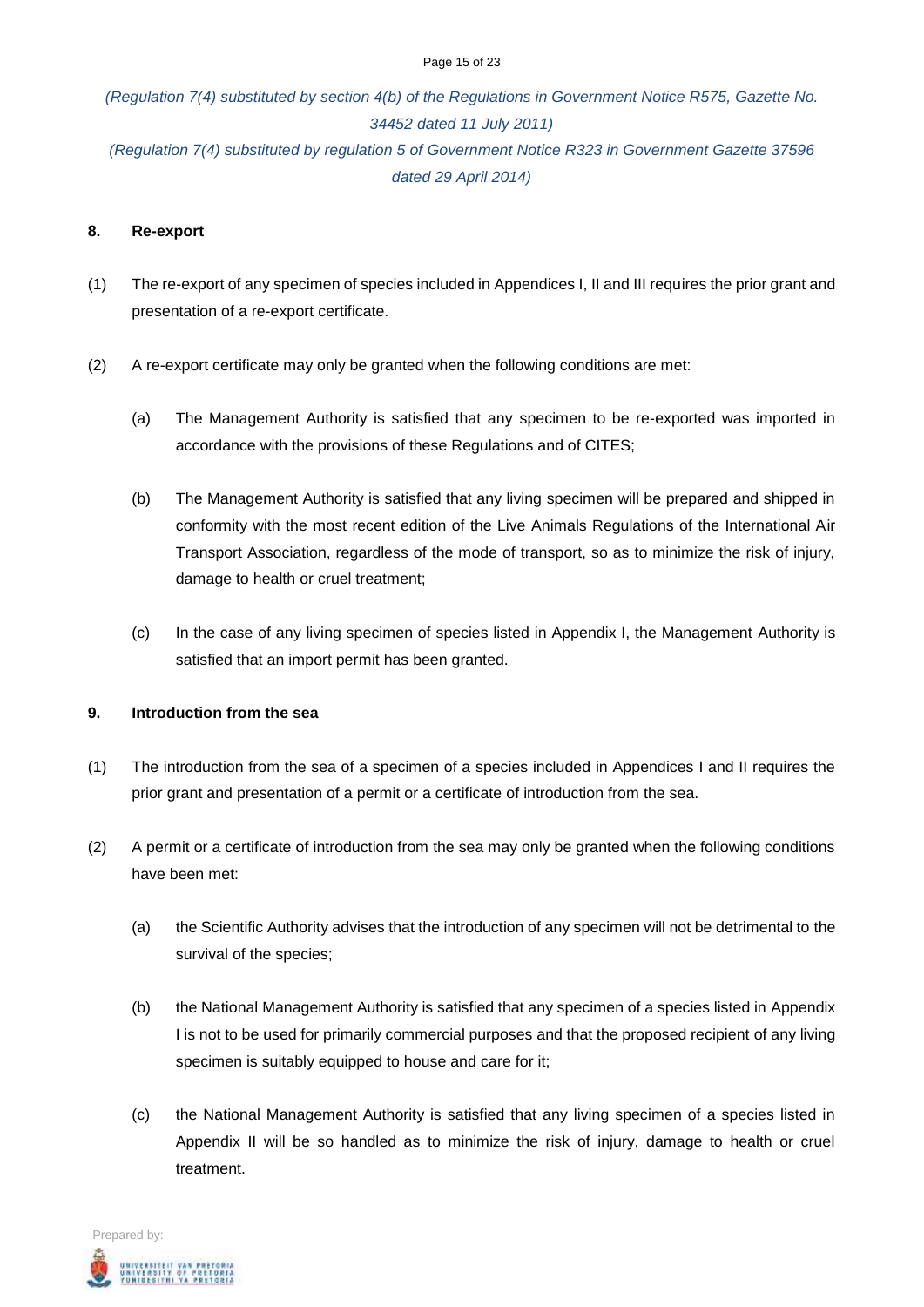## **10. Permits and certificates**

- (1) To be valid, all permits and certificates must be in a form prescribed in Appendix 4.
- (2) Export permits and re-export certificates should be valid for a period not exceeding six months from their date of issue.
- (3) Import permits for specimens of species included in Appendix I, II and III should be valid for a period of not exceeding twelve months from their date of issue.

*(Regulation 10(3) substituted by section 5(a) of the Regulations in Government Notice R575, Gazette No. 34452 dated 11 July 2011)*

- (4) A separate permit or certificate is required for each consignment of specimens as a permit or certificate is valid for one consignment only.
- (5) An enforcement officer must cancel and retain used export permits and re-export permits/certificates issued by authorities of foreign States and any corresponding import permits at the point of entry into the country.
- (6) It is the onus of the permit holder to ensure that the permit for export, re-export or import is cancelled by an official of the Management Authority or Customs.
- (7) Failure to have the permit cancelled in terms of sub-regulation (5) shall be considered an offence in terms of these Regulations.
- (8) An Enforcement officer must endorse a CITES export or re-export permit before the export takes place.
- (9) It is the onus of the permit holder to ensure that the export or re-export permit for is endorsed.
- (10) Failure to have the export or re-export permit endorsed in terms of sub-regulation (8) shall be considered an offence in terms of these Regulations.
- (11) Permits and certificates may not be transferred to a person other than the one named on the document.
- (12) The Management Authority may require applicants for permits or certificates to provide any additional information that it may need to decide whether to issue a permit or certificate.
- (13) The Management Authority may, at its discretion, grant or refuse to grant a permit or certificate, or grant a permit or certificate subject to certain conditions.
- (14) The Management Authority may amend or revoke a permit or a certificate issued, but must revoke a permit or a certificate if it was issued as the result of false or misleading statements by the applicant.

Prepared by: .<br>Iniversity of Pretoria<br>Funibesithi ya Pretoria<br>Funibesithi ya Pretoria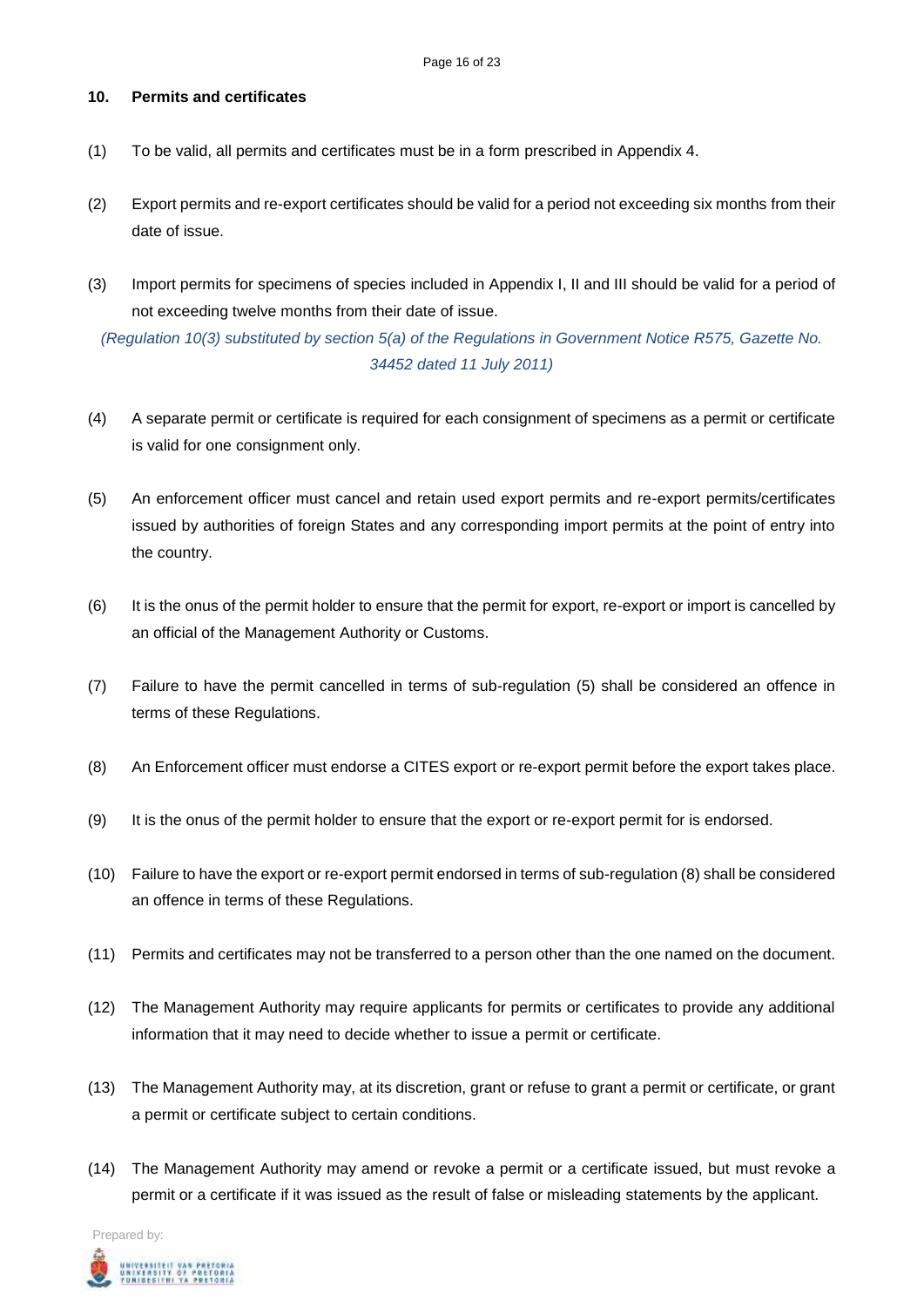#### Page 17 of 23

*(Regulation 10(14) substituted by section 5(b) of the Regulations in Government Notice R575, Gazette No. 34452 dated 11 July 2011)*

- (15) Only valid export permits, re-export certificates and certificates of origin from exporting countries shall be accepted to authorize the import of specimens of species included in Appendices I, II and III.
- (16) A permit or a certificate issued in violation of the law of a foreign country or in violation of the Convention is invalid.
- (17) If any condition attached to a permit or certificate has not been complied with, it may be cancelled by the Management Authority.
- (18) If a permit is issued in terms of these Regulations for a threatened or protected species, this permit must include the requirements of the Threatened or Protected Species Regulations, 2007 as amended, to form a single integrated permit, which shall be valid for both these Regulations and the Threatened or Protected Species Regulations, 2007

# **PART 5 REGISTRATION AND MARKING**

### **11. Registration and Markings**

- (1) All persons wishing to internationally trade specimens of any species listed in Appendix I must be registered with the Management Authority.
- (2) All persons wishing to produce captive bred animals and artificially propagated plants for commercial international trade purposes of any species listed in Appendix I must be registered with the Management Authority and where required with the Secretariat in the case of captive bred animals. If these species are also listed in terms of section 56 of NEMBA and are already registered under the applicants name as Threatened or Protected Species, an integrated registration certificate may be issued.
- (3) All persons registered with the Management Authority for captive breeding of animals or artificial propagation of plants must keep records of their parental stock and of captive bred offspring for future trading purposes. Records of any transactions must be kept for a period of five years. The Management Authority may inspect the premises and records of persons registered with the Management Authority at any time.
- (4) The-
	- (a) format of the application for registration in subregulation (1);
	- (b) conditions that shall be met in order to be registered;

Prepared by: .<br>University of Pretoria<br>Funibesith ta Pretoria<br>Funibesith ta Pretoria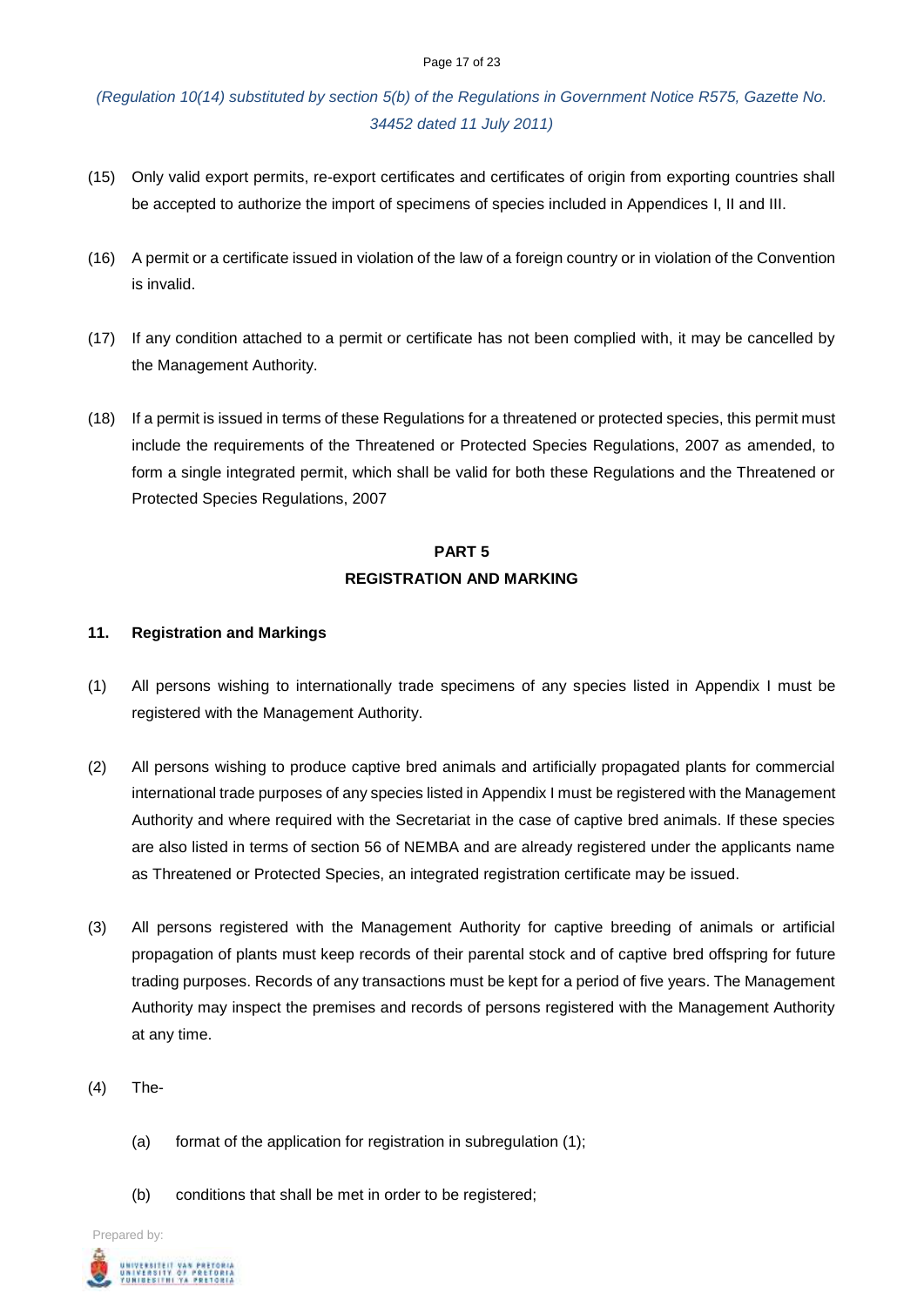(c) format and contents of the registers that contain the records,

must comply, when required, with Resolution 12.10 an its amendments as adopted by the Conference of the Parties.

- (5) If the conditions for registration are not complied with, the Management Authority must withdraw the registration.
- (6) Specimens of animal species listed in Appendix I that have been bred in captivity may not be traded unless they originate from a breeding operation registered by the Management Authority, and have been individually and permanently marked in a manner so as to render alteration or modification by unauthorized persons as difficult as possible.
- (7) The conditions for registration are determined by the Management Authority.
- (8) The markings on or tagging of specimens must be done in accordance with the relevant Resolutions adopted by the Conference of Parties as amended from time to time.

# **PART 6 EXEMPTIONS AND SPECIAL PROCEDURES**

### **12. Transit and transshipment**

- (1) Where a specimen is in transit or transshipment through the Republic, no additional CITES permits and certificates shall be required.
- (2) In all cases, the transit or transshipment must be in accordance with the conditions of transport laid down in these Regulations, the custom laws and any other applicable laws of the Republic.
- (3) Enforcement authorities have the power to inspect a specimen in transit or transshipment to ensure that it is accompanied by the appropriate CITES documents and is compliant with the conditions and to seize such a specimen if that is not the case.

### **13. Pre-Convention**

- (1) Where the Management Authority is satisfied that a specimen of a CITES-listed species was acquired before the provisions of the Convention became applicable to that species, it shall issue a pre-Convention permit or certificate upon request.
- (2) In the event that a pre-Convention permit or certificate is issued, no other CITES document is required to trade in the specimen.

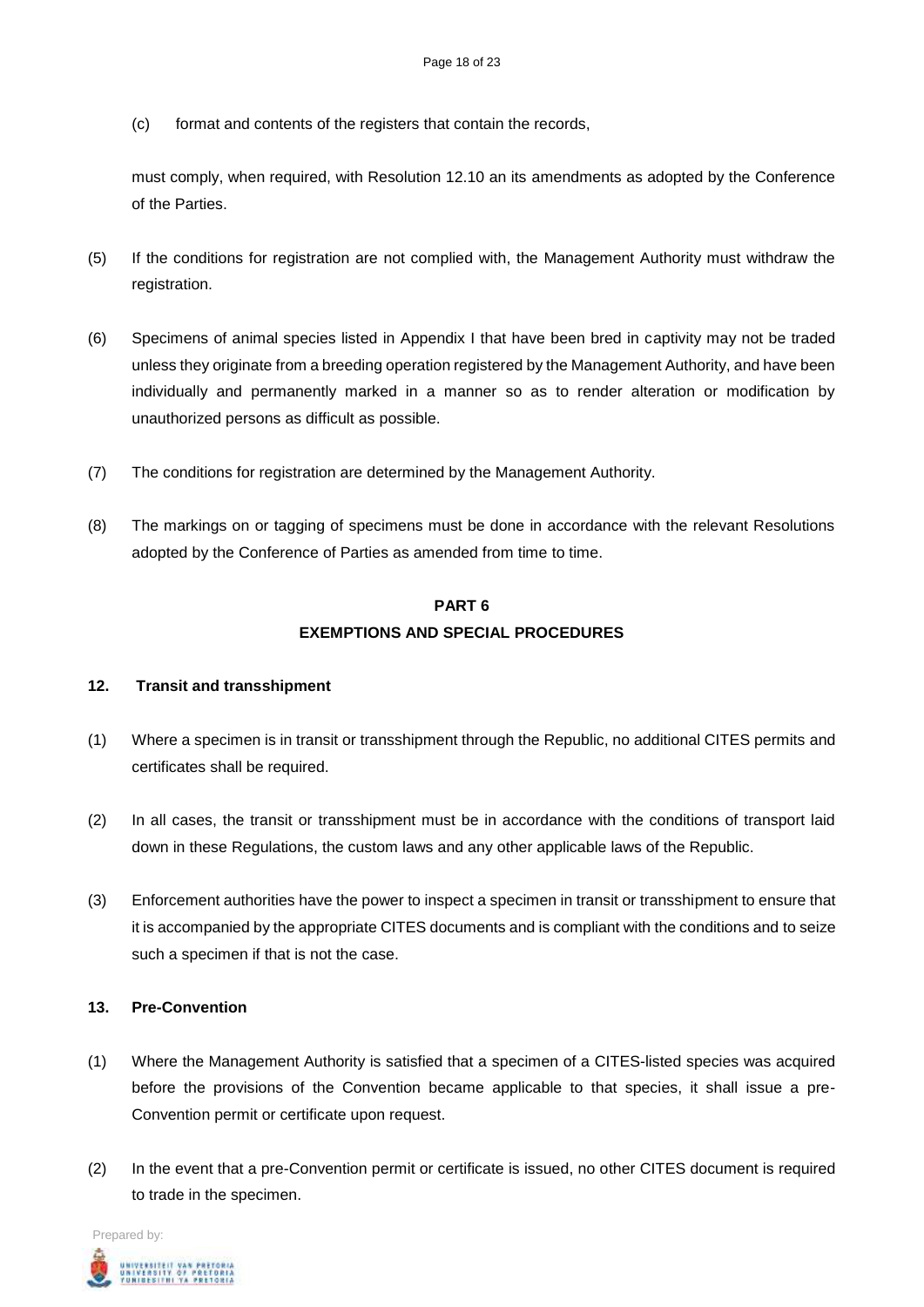### **14. Personal effects**

Provisions foreseen in Part 4 shall not apply to dead specimens, parts and derivatives of species listed in Appendix I, II and III, which are personal effects being introduced into the Republic, or exported or reexported there from for a period not exceeding three months or for personal effects exempted in terms of the related Resolution Conference of Parties to CITES, provided that it is done in compliance with Article VII of the CITES.

*(Regulation 14 substituted by regulation 6 of Government Notice R323 in Government Gazette 37596 dated 29 April 2014)*

### **15. Scientific exchange**

- (1) The documents referred in Part 4 of these Regulations are not required in the case of-
	- (a) non-commercial loans;
	- (b) donations and exchanges between scientific institutions, registered by the Management Authority;
	- (c) herbarium specimens;
	- (d) other preserved, dried or embedded museum specimens; or
	- (e) live plant material, which carry a label issued or approved by the National Management Authority.
- (2) The label referred to in subparagraph (1)(e) must include the name and address of the sending institution and the codes of the exporting and importing institutions over the signature of a responsible officer of that registered scientific institution.

# **PART 7 OFFENCES AND PENALTIES**

#### **16. Offences and Penalties**

- (1) No person may-
	- (a) import, export, re--export, or introduce from the sea, or attempt to import, export, re-export or introduce from the sea, any specimen of a species listed in the Schedules without a valid permit or certificate issued in terms of these regulations or in violation of any condition of that permit or certificate except in the case of personal effects exempted in terms of regulation 14;

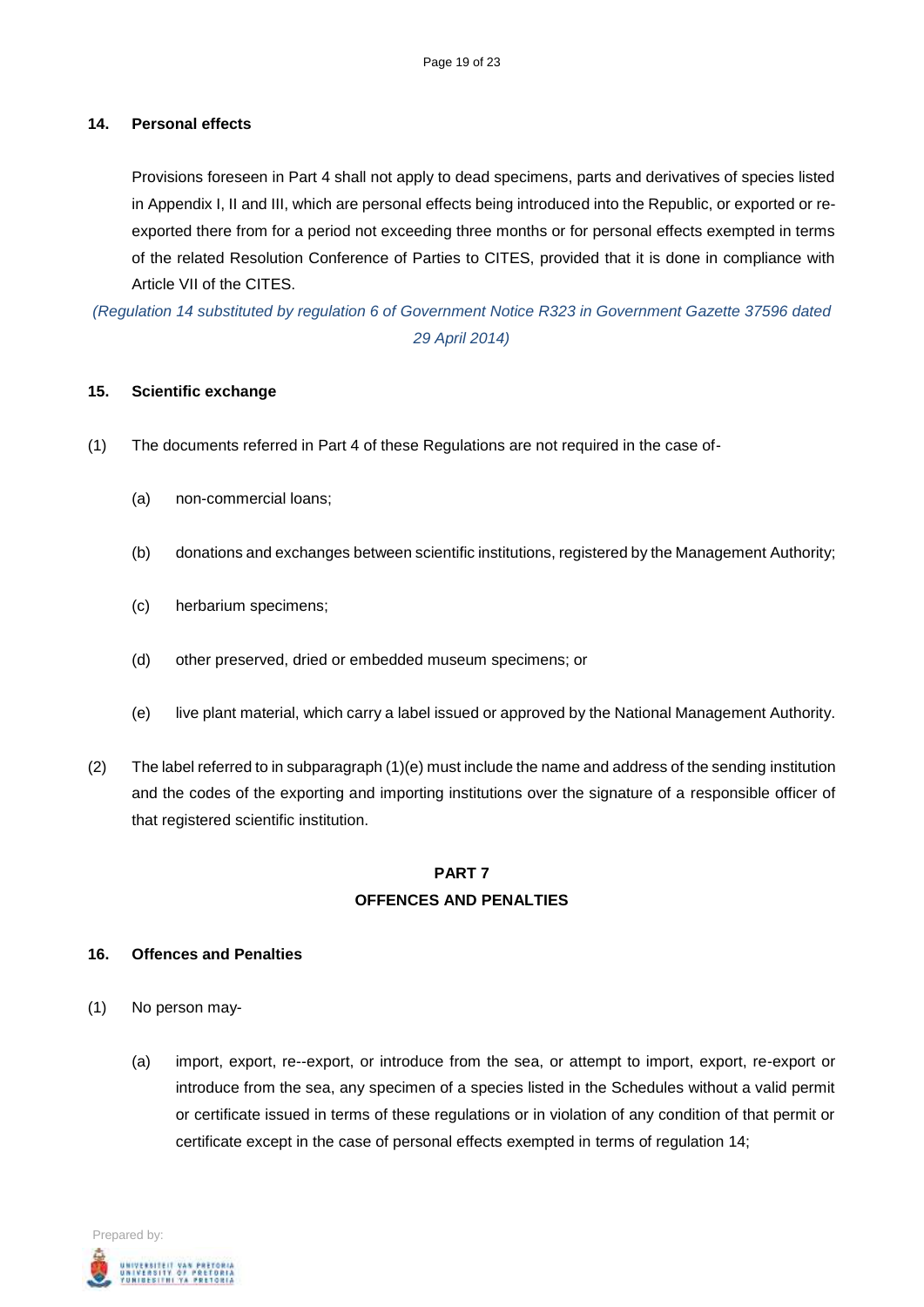#### Page 20 of 23

- (b) have in his or her possession or under his or her control, or to offer or expose for sale or display to the public, any specimen of a species listed in the Appendices which was not legally acquired;
- (c) make or attempt to make either oral or written false or misleading statements in, or in connection with, an application for a permit or certificate or registration;
- (d) alter, deface or erase a mark used by the Management Authority to individually and permanently identify specimens;
- (e) obstruct or otherwise hinder an Enforcement Officer in the performance of his or her duties; or
- (f) withhold information that is relevant to a case where these Regulations have been contravened.
- (g) fraudulently alters any permit or certificate;
- (h) fabricates or forges any document for the purpose of passing it as a permit or certificate;
- (i) passes, uses, alters or has in his or her possession any altered or false document purporting to be a permit or certificate; or
- (j) knowingly makes any false statement or report for the purpose of obtaining a permit or certificate.
- (1A) Failure by the permit holder-
	- (a) to have a CITES import permit cancelled in terms of Regulation 10(7); or
	- (b) to have a CITES export or re-export permit endorsed in terms of Regulation 10(8) before the export or re-export takes place,

is an offence in terms of these Regulations.

*(Regulation 16(1A) inserted by regulation 7(a) of Government Notice R323 in Government Gazette 37596 dated 29 April 2014)*

- (2) A person contravening sub-regulation (1) or (1A) is guilty of the offence and shall be liable on conviction to-
	- (a) a fine not exceeding five million rand or imprisonment for a period not exceeding five years, and in the case of a second or subsequent conviction, to a fine not exceeding R10 million or imprisonment for a period not exceeding 10 years; or
	- (b) in both instances referred to in paragraph (a), both such fine or imprisonment; or

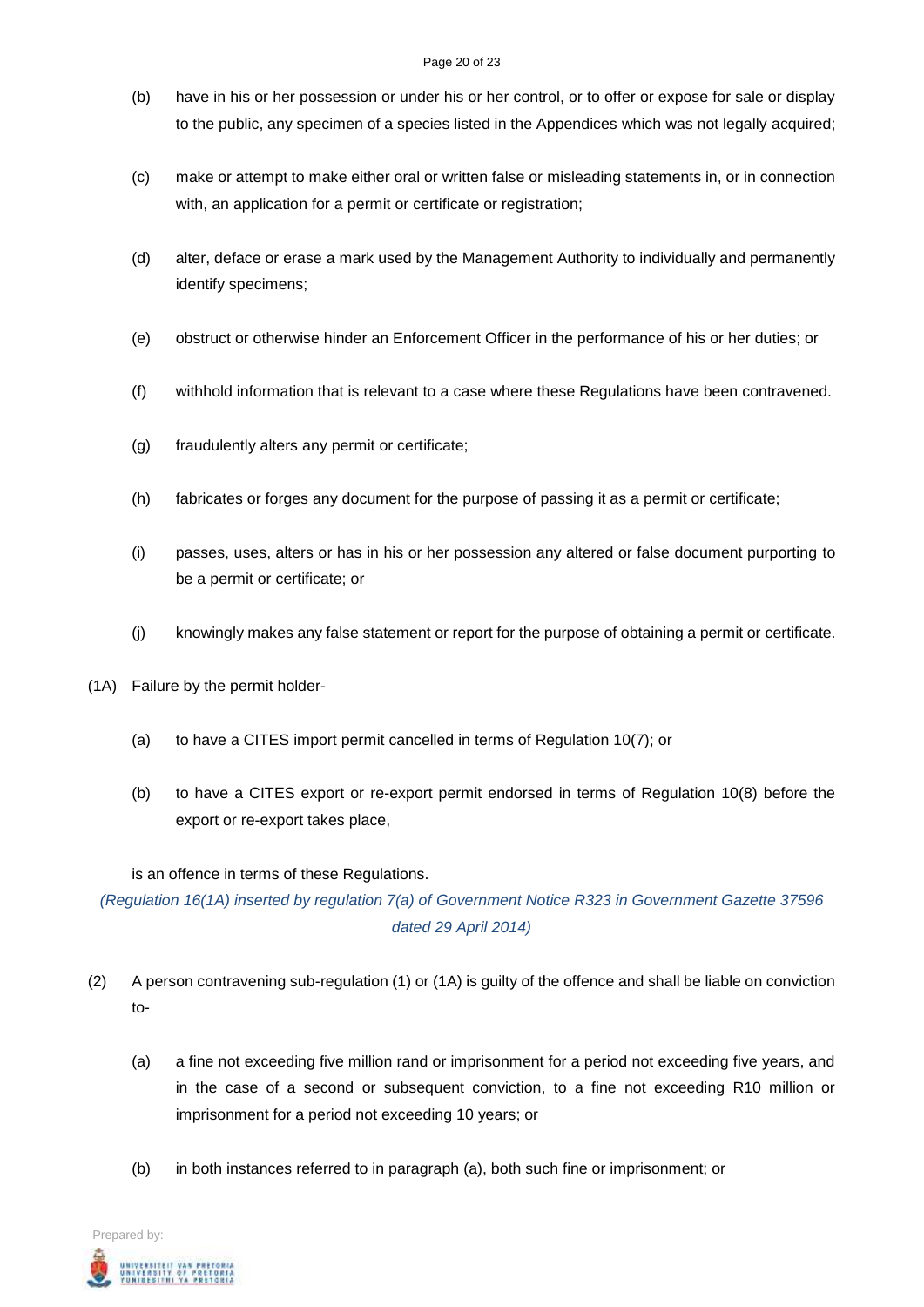(c) in the case of repeated offenders, a fine or imprisonment or both a fine and imprisonment as referred to in (a) above and being banned from ever applying for a permit to trade in CITES listed species again.

*(Regulation 16(2) substituted by regulation 7(b) of Government Notice R323 in Government Gazette 37596 dated 29 April 2014)*

#### **17. Disposal of confiscated specimens**

The National Management Authority, in consultation with the Scientific Authority and the Provincial Management Authority, may decide on the disposal of a confiscated specimen in accordance with the appropriate Resolution of the Conference of the Parties.

### **18. Enforcement Co-ordinating Body**

The National Management Authority shall coordinate the enforcement of these regulations which will be enforced by an enforcement officer.

# **PART 8 FINANCIAL PROVISIONS**

#### **19. Fees**

- (1) A person applying for a permit or certificate in terms of these regulations must pay the fees referred to in Appendix V, to the applicable Management Authority.
- (2) Notwithstanding the provisions in subregulation (1) organs of state are not required to pay the fees referred to in Appendix V.

*(Regulation 19 substituted by section 6 of the Regulations in Government Notice R575, Gazette No. 34452 dated 11 July 2011.*

# **PART 9 GENERAL**

### **20. Short title and Commencement**

These regulations are called the CITES Regulations, 2010, and takes effect on the date of publication thereof in the Gazette.

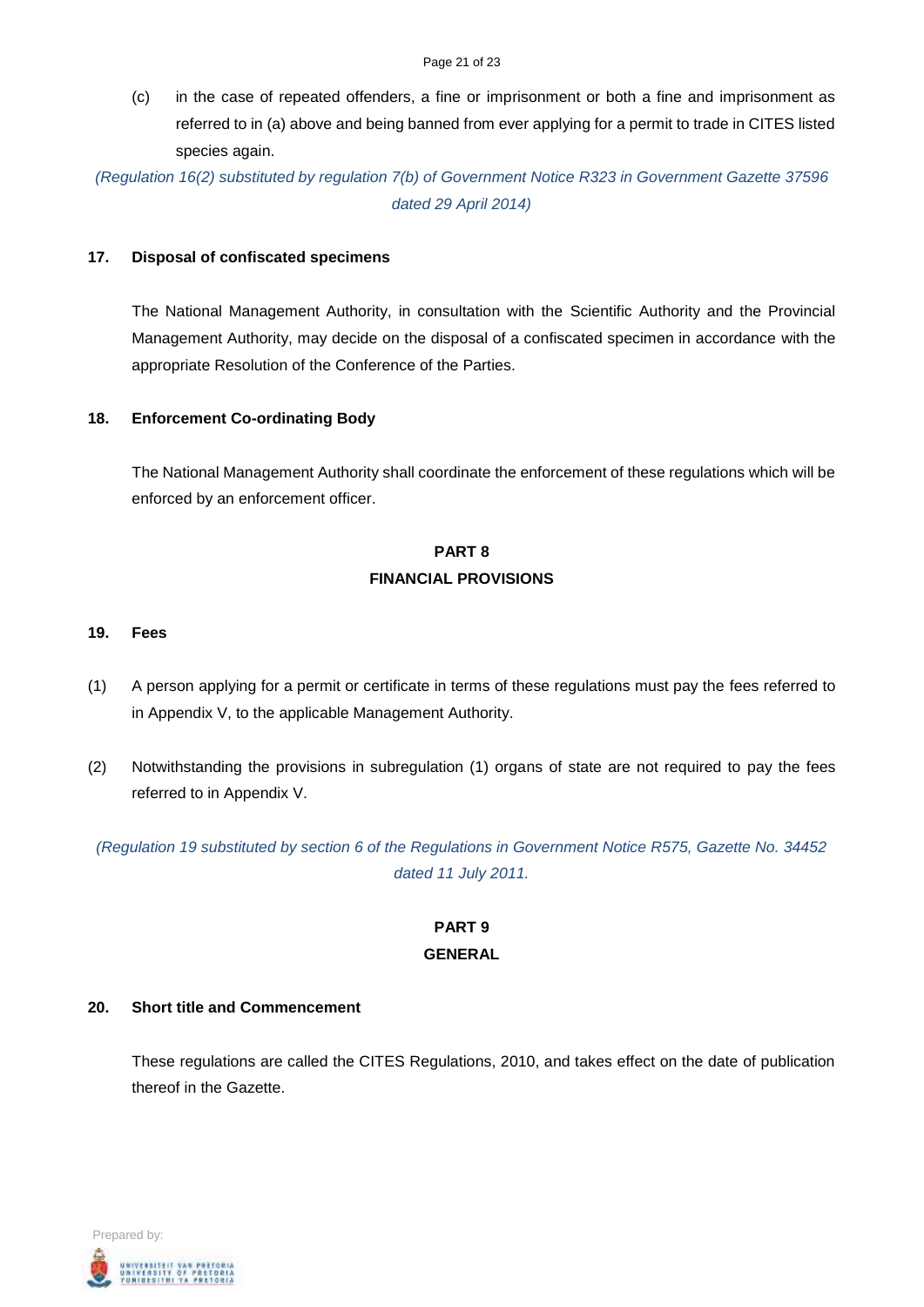### **APPENDICES I, II and III**

*(Please note that a copy of Appendices I, II and III will be provided upon request. Kindly refer to our website for our contact details.)*

*(Appendices I, II and III substituted by Government Notice R629, Gazette No. 36770 dated 23 August 2013)*

*(Appendices I and II amended by Government Notice R529 in Government Gazette 40889 dated 5 June* 

*2017)*

*(A consolidated version of Appendices I, II and III can also be found on the [CITES website\)](https://cites.org/eng/app/appendices.php)*

## **APPENDIX IIIA**

### **APPLICATION FORM**

*(Please note that a copy of Appendix IIIA will be provided upon request. Kindly refer to our website for our contact details.)*

*(Appendix IIIA inserted by section 7 of the Regulations in Government Notice R575, Gazette No. 34452 dated 11 July 2011)*

### **APPENDIX IV**

### **SAMPLE PERMIT FORMAT AND INSTRUCTIONS**

*(Please note that a copy of Appendix IV will be provided upon request. Kindly refer to our website for our contact details.)*

### **APPENDIX V**

### **PERMIT PROCESSING FEES**

| <b>Regulation</b>                                                                            | <b>Fee</b>          |
|----------------------------------------------------------------------------------------------|---------------------|
| Import, Export and Re-export Permit application without annexure                             | R250.00             |
| Import, Export and Re-export Permit application with annexure                                | R300.00             |
| Annual processing fee for import, export and re-export permits for regular traders (once off | R5 000.00           |
| fee for all CITES permit applications issued in a calendar year for a specific               |                     |
| person/registered business)                                                                  |                     |
| Renewal - permit expired                                                                     | R <sub>100.00</sub> |
| Lost / stolen permit                                                                         | R <sub>150.00</sub> |

### **APPENDIX VI**

# **LIST OF DESIGNATED PORTS OF ENTRY AND EXIT FOR IMPORT, EXPORT AND RE-EXPORT OF CITES LISTED SPECIES**

**Land Ports** Beit Bridge Border Post Lebombo Border Post Jeppes Reef Border Post Golela Border Post Ramatlabama Border Post

Prepared by: